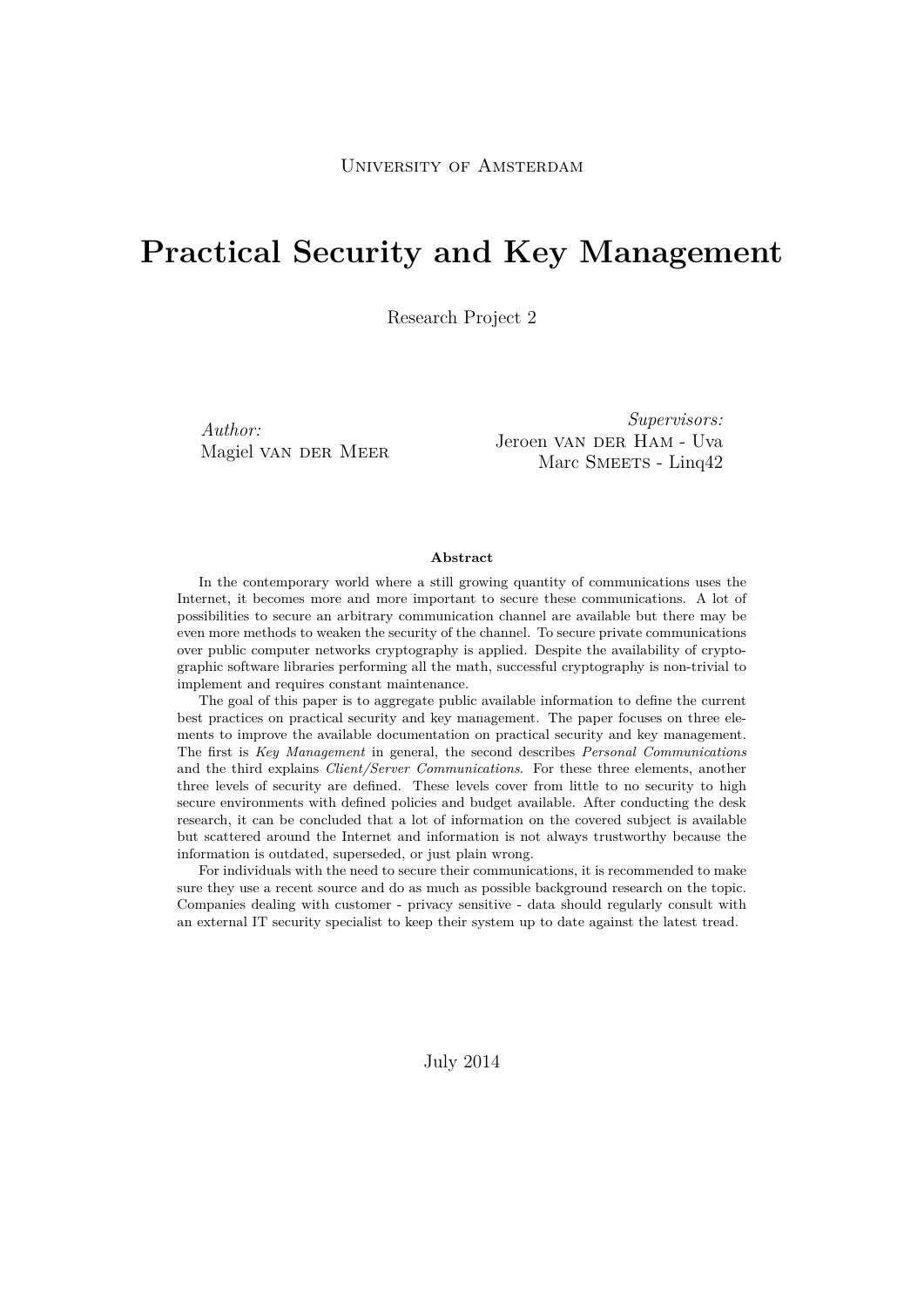# **Contents**

| 1              |            | Introduction                                                                                                                                                                                                                   | $\bf{2}$       |
|----------------|------------|--------------------------------------------------------------------------------------------------------------------------------------------------------------------------------------------------------------------------------|----------------|
| $\bf{2}$       |            | Secure elements                                                                                                                                                                                                                | $\overline{7}$ |
|                | 2.1        |                                                                                                                                                                                                                                | $\overline{7}$ |
|                | 2.2        |                                                                                                                                                                                                                                | $\overline{7}$ |
|                | 2.3        | Personal communications (experience of the set of the set of the set of the set of the set of the set of the set of the set of the set of the set of the set of the set of the set of the set of the set of the set of the set | $\overline{7}$ |
|                | 2.4        |                                                                                                                                                                                                                                | 9              |
| 3              |            | <b>Security levels</b>                                                                                                                                                                                                         | 10             |
| 4              |            | Key management                                                                                                                                                                                                                 | 11             |
|                | 4.1        |                                                                                                                                                                                                                                | 11             |
|                | 4.2        |                                                                                                                                                                                                                                | 11             |
|                | 4.3        |                                                                                                                                                                                                                                | 13             |
|                | 4.4        |                                                                                                                                                                                                                                | 13             |
|                | 4.5        |                                                                                                                                                                                                                                | 13             |
|                | 4.6        |                                                                                                                                                                                                                                | 13             |
|                | 4.7        |                                                                                                                                                                                                                                | 14             |
|                | 4.8        |                                                                                                                                                                                                                                | 14             |
|                | 4.9        |                                                                                                                                                                                                                                | 14             |
| 5              |            | Pretty Good Privacy (PGP)                                                                                                                                                                                                      | 15             |
|                | 5.1        | Generation & key safe-keeping $\dots \dots \dots \dots \dots \dots \dots \dots \dots \dots \dots \dots$                                                                                                                        | 15             |
|                | 5.2        | Key algorithm and length $\dots \dots \dots \dots \dots \dots \dots \dots \dots \dots \dots \dots \dots$                                                                                                                       | 15             |
|                | 5.3        |                                                                                                                                                                                                                                | 15             |
|                | 5.4        |                                                                                                                                                                                                                                | 16             |
|                | 5.5        |                                                                                                                                                                                                                                | 16             |
|                | 5.6        |                                                                                                                                                                                                                                | 16             |
|                | 5.7        |                                                                                                                                                                                                                                | 17             |
|                | 5.8        |                                                                                                                                                                                                                                | 17             |
|                |            |                                                                                                                                                                                                                                |                |
| 6              |            | Client/server security                                                                                                                                                                                                         | 18             |
|                | 6.1        |                                                                                                                                                                                                                                | 18             |
|                | 6.2        |                                                                                                                                                                                                                                | 18             |
|                | 6.3        |                                                                                                                                                                                                                                | 19             |
|                | 6.4        |                                                                                                                                                                                                                                | 19             |
|                | 6.5        |                                                                                                                                                                                                                                | 21             |
|                | 6.6        |                                                                                                                                                                                                                                | 21             |
|                | 6.7        |                                                                                                                                                                                                                                | $22\,$         |
| $\overline{7}$ |            | Conclusion                                                                                                                                                                                                                     | 24             |
| 8              |            | Practical                                                                                                                                                                                                                      | 27             |
|                | 8.1        |                                                                                                                                                                                                                                | 27             |
|                | 8.2        | PGP                                                                                                                                                                                                                            | 28             |
|                | 8.3        |                                                                                                                                                                                                                                | 28             |
|                | References |                                                                                                                                                                                                                                | 33             |
|                |            |                                                                                                                                                                                                                                |                |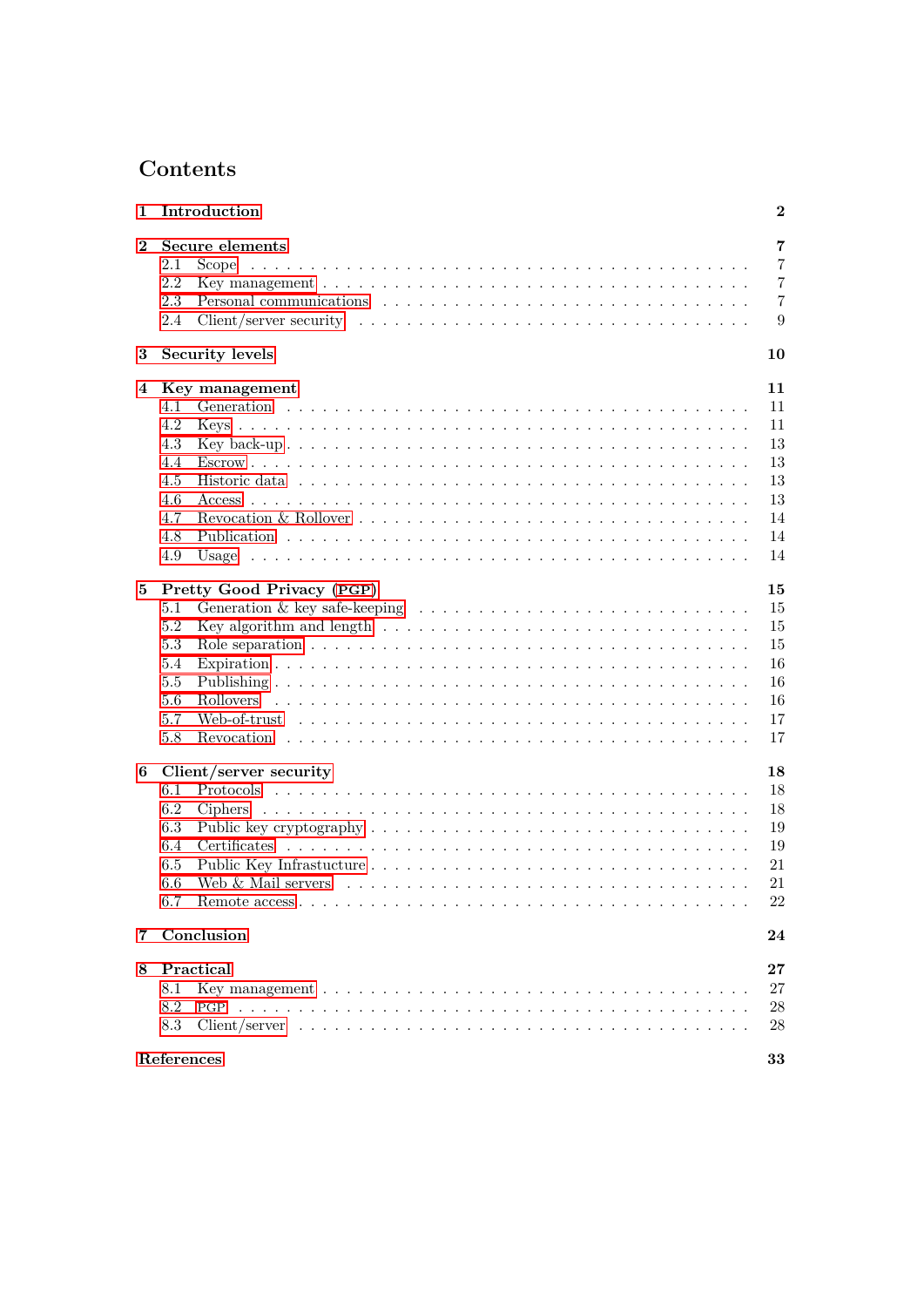# <span id="page-2-0"></span>**1 Introduction**

Nowadays the encryption of communications between entities is more and more important. Encryption allows communications over untrusted computer networks ensuring confidentiality, integrity and authenticity of the data in transit. Confidentiality of data means only the intended sending and receiving entities can read the data, while data integrity ensures the data is not modified after being sent by the sending entity. Authenticated data is data provably coming from the expected sending entity and not an intruder in the network path.

As more and more formerly offline services move to online Internet services, more information of people which is meant to remain private becomes potentially vulnerable in larger numbers. The vast amount of users on the Internet makes the Internet a popular target for abuse. Services on the Internet are actively being scanned by malicious users looking for, among others, credit card numbers, online banking login information and health or social security information. This information is then abused, often for financial profit. Access to these personal details should be protected by entity verification, encryption and data integrity to reduce the costs and consequences for the victims.

#### **Concepts**

**Confidentiality** of data is achieved by encrypting it using known encryption schemes with a secret key known to the communicating entities. Common examples of encryption schemes are Data Encryption Standard ([DES](#page-6-1))[\[12\]](#page-33-0) and the Advanced Encryption System ([AES](#page-6-2))[\[6\]](#page-33-1).

**Integrity** of data is ensured by using a Message Authentication Code ([MAC](#page-6-3)) based on cryptographic algorithms like Secure Hashing Algorithm ([SHA](#page-6-4)) or Message Digest (MD5). A [MAC](#page-6-3) is a irreversible representation of the input text, often represented as a hexadecimal number of a certain length. It is based on the fact that a given input will always render to the same cryptographic output which can be compared at the sender and receiver. Any mismatching in the resulting [MAC](#page-6-3)s violates data integrity.

**Authenticity** may refer to two concepts; entity authentication and data authentication. Entity authentication validates both entities involved that they are who they claim to be. Data authentication ensures that data sent by one entity actually originates from this entity. Entities might authenticate each other based on shared knowledge - a *pre-shared key* or *symmetric-key authentication* - or trusting the same third party, often a so called Certificate Authority ([CA](#page-6-5)), who should have verified and trusts both entities. The latter is known as *public key authentication* or *asymmetric-key authentication*.

**Encryption** can be described as the process of converting information, the *plaintext*, to an unrelated output called the *ciphertext*. Decryption is the opposite of encryption, converting the ciphertext back to the plaintext. An encryption *cipher* is a set of algorithms used by the encryption and decryption processes. The cipher uses a *secret key*, ideally only known to the sending and receiving entities, to encrypt or decrypt a given text.

**Keys** are used by an encryption algorithm to perform encryption and decryption operations. The key length of an encryption algorithms key is measured in bits. The security of an algorithm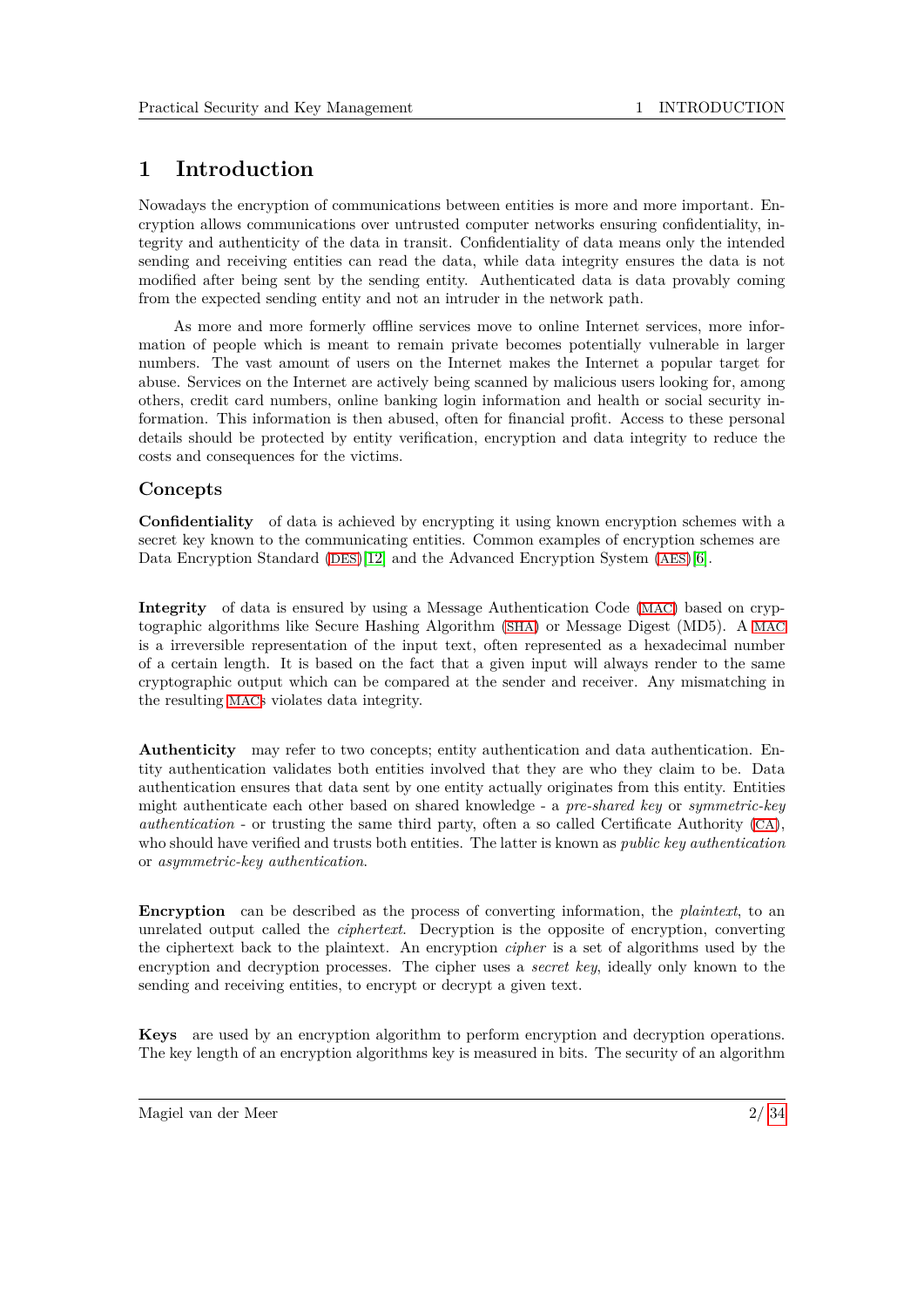is also represented in bits and is relative to the key length. The security of an algorithm cannot be longer (stronger) than the key lengths. However, it can be shorter than the key length. This is possible due to reduction attacks on the algorithm. For instance, a key with a length of 128 bits with a known attack which only needs 96 bits to decrypt the content has an effective security of 96 bits.

Two key algorithms can be distinguished; *symmetric keys* and *asymmetric keys*. When using a symmetric key, the key has to be known to all entities who need to access the data. A symmetric key is also called a pre-shared key. The pre-shared key is used for both encryption and decryption of data. Examples of pre-shared key encryption are (3)[DES](#page-6-1) and [AES](#page-6-2). Asymmetric key encryption, or public key encryption, uses a pair of two keys, one public key and one private key. Public key encryption is explained more in-depth in section [6.3.](#page-19-0)

**Key exchange** is a problem existing for a long time. How does one share a decryption key with an other entity without possibly compromising the key to untrusted third parties? Several solutions are available, each suitable for different scenarios. A mathematical solution is the concept of Diffie-Hellman ([DH](#page-6-6))[\[9\]](#page-33-2) key exchange in which two entities rely on a mathematical formula which outputs the same number (private key) based on public shared information. Yet it is not possible for an attacker to calculate the same number based on the information publicly transmitted, although this solution is vulnerable to Man-in-the-Middle ([MitM](#page-6-7)) attacks. An alternative for [DH](#page-6-6) is Elliptic curve Diffie–Hellman  $(ECDH)^1$  $(ECDH)^1$  $(ECDH)^1$  $(ECDH)^1$ .

As described in asymmetric key encryption, it is also possible to securely exchange a key using a common trusted [CA](#page-6-5). Another key exchange mechanism is the web-of-trust which avoids the use of a central [CA](#page-6-5). Entities who want to participate in the web-of-trust are responsible themselves for retrieving public keys of other entities in a secure manner.

**Signatures** are a cryptographic representation of the signed data. The signature is created using a private key and can be verified by an another entity by using the corresponding public key.

**[RSA](#page-6-9)** is a public key cryptosystem used for secure data transmission. It is named after its inventors Rivest, Shamier and Adleman who also founded the [RSA](#page-6-9) company in 1982. The algorithm offers encryption, decryption, signing and verification of signatures. Rivest, Shamier and Adleman ([RSA](#page-6-9)) is an asymmetric key system and thus uses a public and a private keypair. The algorithm is based on the factorization of large integers; which in essence mean that multiplying *p* and *q* (both random, prime and of similar bit-length) to modulus *n* is easy while computing p and q from n is not possible in an realistic time frame<sup>[2](#page-3-1)</sup>. The length of modulus n is the key length.

**Digital Signature Algorithm ([DSA](#page-6-10))** is a signature algorithm based on the discrete logarithm problem. [DSA](#page-6-10) is a standard proposed by U.S. National Institute of Standards and Technology ([NIST](#page-6-11)) in 1991 and can only sign and verify content. Applications often offer encryption with [DSA](#page-6-10) but the ElGamal<sup>[3](#page-3-2)</sup> encryption scheme is used in that case. A variant of DSA is Elliptic Curve

Magiel van der Meer 3/ [34](#page-34-0)

<span id="page-3-0"></span> $1$ [https://en.wikipedia.org/wiki/Elliptic\\_curve\\_Diffie-Hellman](https://en.wikipedia.org/wiki/Elliptic_curve_Diffie-Hellman)

<span id="page-3-1"></span><sup>2</sup>[https://en.wikipedia.org/wiki/RSA\\_\(cryptosystem\)#Key\\_generation](https://en.wikipedia.org/wiki/RSA_(cryptosystem)#Key_generation)

<span id="page-3-2"></span><sup>3</sup>[https://en.wikipedia.org/wiki/ElGamal\\_encryption](https://en.wikipedia.org/wiki/ElGamal_encryption)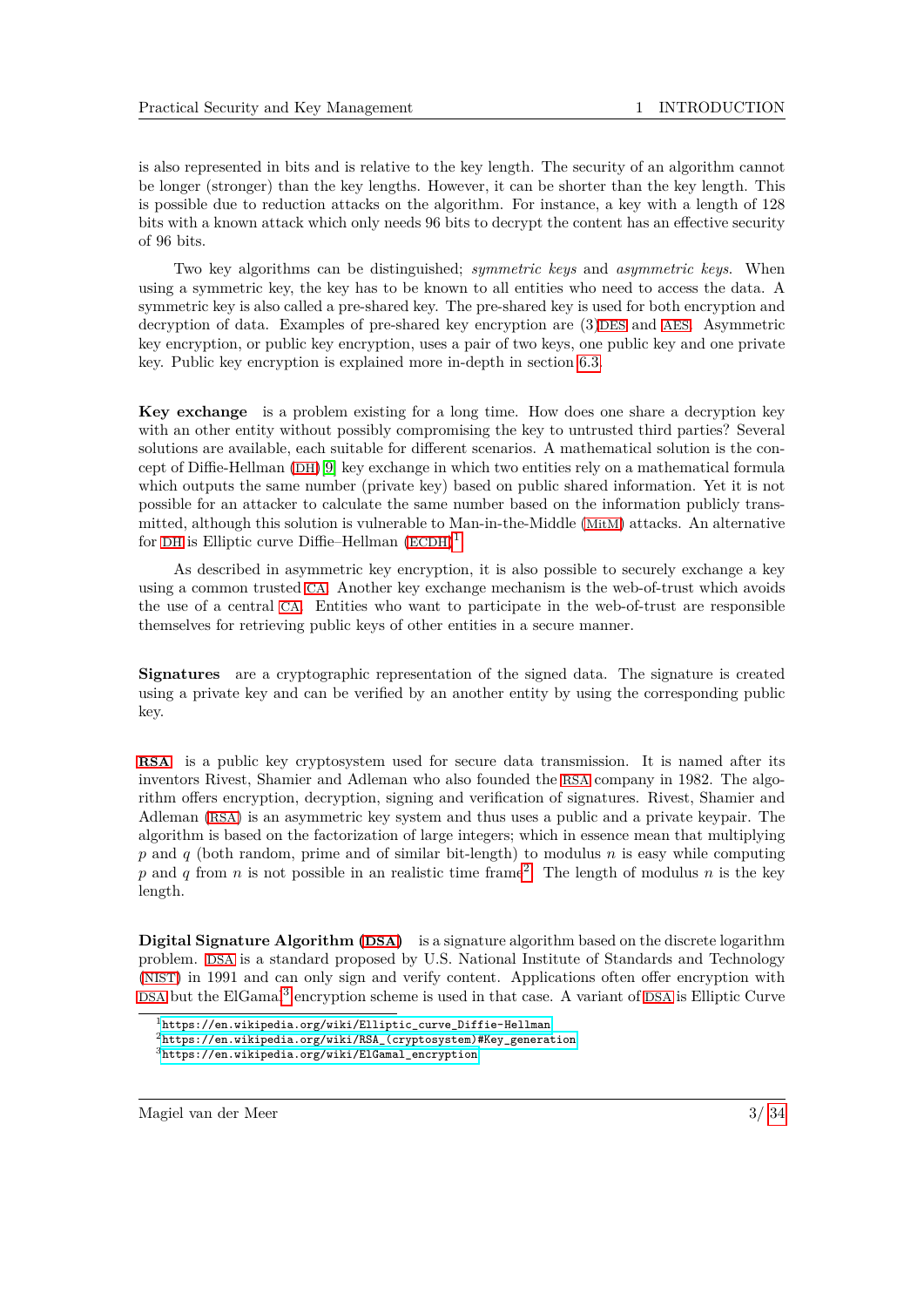Digital Signature Algorithm ([ECDSA](#page-6-12)). This is the same principle as [DSA](#page-6-10) except it uses Elliptic Curves. It is believed the bit size needed for [ECDSA](#page-6-12) is about twice the size needed for the security level in bits. For example, at a security level of 80 bits the size of a [DSA](#page-6-10) key is at least 1024 bits, whereas the size of an [ECDSA](#page-6-12) public key would be 160 bits while the signature size would remain the same for both [DSA](#page-6-10) and  $ECDSA<sup>4</sup>$  $ECDSA<sup>4</sup>$  $ECDSA<sup>4</sup>$  $ECDSA<sup>4</sup>$ .

<span id="page-4-1"></span>**Eliptic Curve Cryptography** is an approach to public-key cryptography based on the algebraic structure of elliptic curves over finite fields. The first suggestion of using Eliptic Curve Cryptography ([ECC](#page-6-13)) in cryptography was by Neal Koblitz in [\[18\]](#page-33-3) and Victor S. Miller in [\[21\]](#page-33-4). [ECC](#page-6-13) based algorithms entered the practical world of cryptography in 2004 and 2005. Multiple curves are defined for usage in cryptography by [NIST](#page-6-11) but are considered back-doored by the National Security Agency ([NSA](#page-6-14)) [\[14\]](#page-33-5).

**Client/server communications** often use asymmetric key encryption with the necessary key exchange. An example is a secure web server using HyperText Transfer Protocol Secure ([HTTPS](#page-6-15)) to protect the data between the client and the server. More on client/server security in section [6.](#page-18-0)

**Key management** is an important concept of cryptography. Exposed private keys will allow an attacker to impersonate other entities and listen in on secured traffic between entities. Working with private keys in a safe manner requires a lot of prerequisites and considerations. In section [4](#page-11-0) a set of guidelines is given on proper key management.

#### **Research**

The technical terms described above are only a small summary of what is necessary to apply security which actually has an added value. The Internet is a rich source of information ranging from background information to hands-on guides used for quick implementation. But without a background in IT security it is hard to distinguish good information from out-dated or plain wrong information. This paper tries to aggregate information on several methods often used in security with the aim to become the source with relevant, checked, documented and up-to-date information on practical security. Subjects touched involve key management, secure personal communications and methods to secure client/server communications.

Goal of this project is to address these issues and create one place to go to for all information necessary for safe key management in various situations. The case described above leads to one, general research question:

*How to combine practical security and secure key management by aggregating relevant public available information?*

Points of interest around this question are:

- What elements should be secured?
- How secure should these elements be?
- How can this level of security be reached?

<span id="page-4-0"></span><sup>4</sup>[https://en.wikipedia.org/wiki/Elliptic\\_Curve\\_DSA](https://en.wikipedia.org/wiki/Elliptic_Curve_DSA)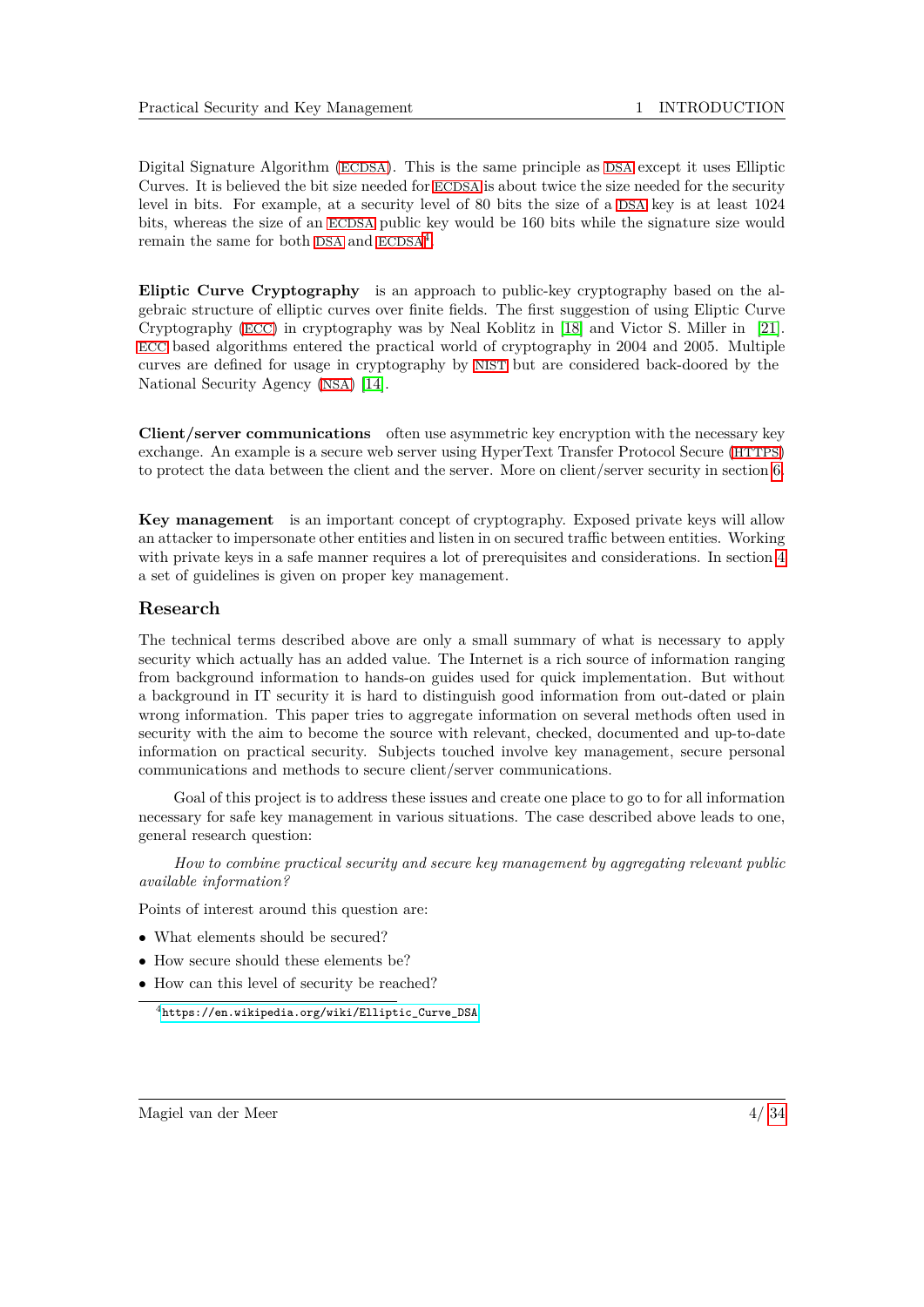#### **What elements should be secured?**

Before one can apply security on an element, it should be clear what this element is. This paper defines three secure elements explained in section [2.](#page-7-0)

#### **How secure should these elements be?**

For unique scenarios a different level of security might be desirable. E.g. a big company working with financial transactions will have different requirements and budget than a individual who is only interested in protecting his privacy from his Internet Service Provider ([ISP](#page-6-16)) or government. This paper will define three security levels which will be cross-referenced with the secure elements. The levels are not carved in stone and should only be used as an example; it is possible to combine recommendations from several levels to suit specific needs. The security levels are further defined in section [3.](#page-10-0)

#### **How can this level of security be reached?**

A set of practical guides to apply the concepts outlined in [2](#page-7-0) and [3](#page-10-0) is given in section [8.](#page-27-0)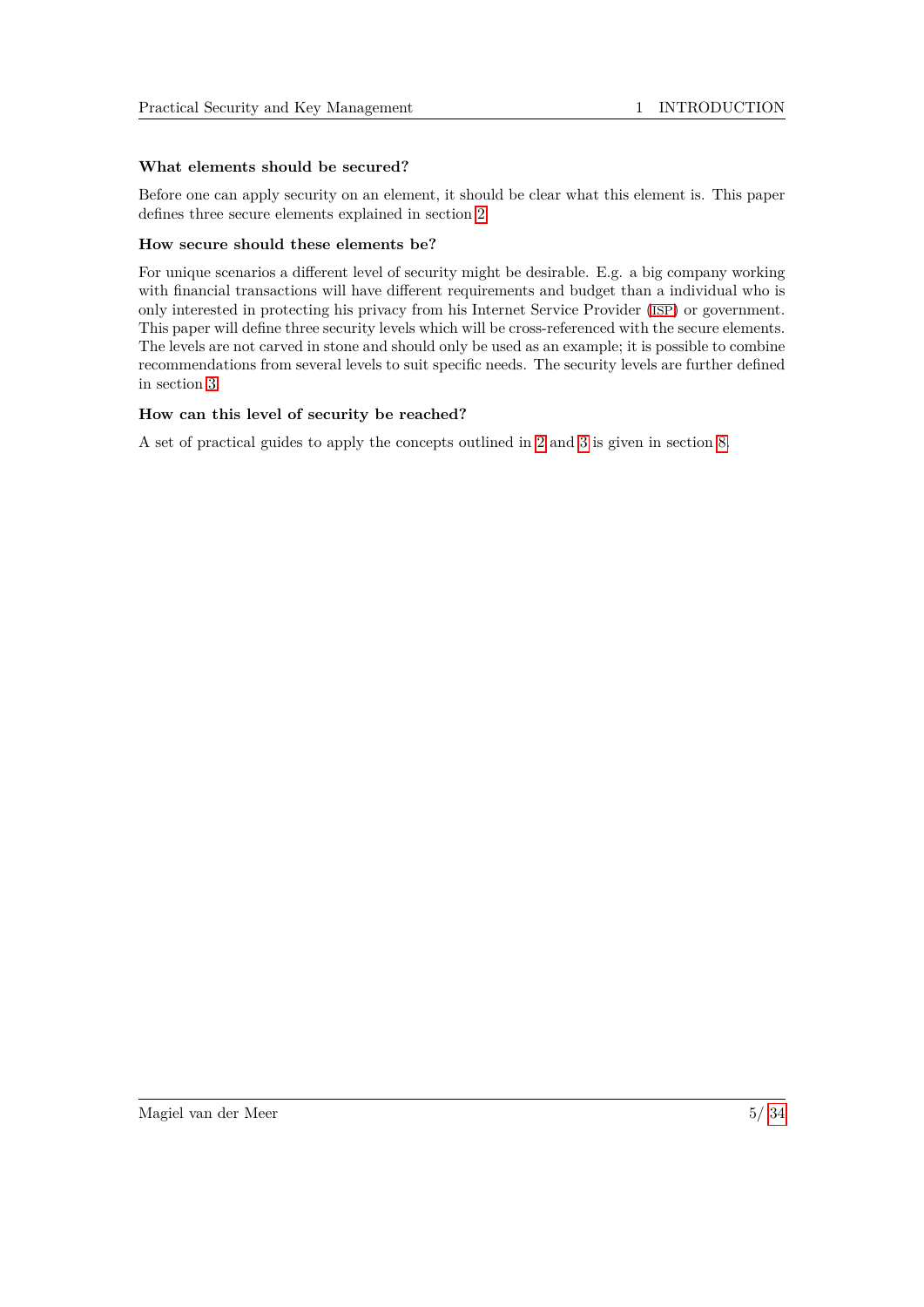#### **Acronyms**

<span id="page-6-69"></span><span id="page-6-57"></span><span id="page-6-55"></span><span id="page-6-52"></span><span id="page-6-50"></span><span id="page-6-49"></span><span id="page-6-48"></span><span id="page-6-47"></span><span id="page-6-45"></span><span id="page-6-44"></span><span id="page-6-42"></span><span id="page-6-41"></span><span id="page-6-38"></span><span id="page-6-35"></span><span id="page-6-31"></span><span id="page-6-29"></span><span id="page-6-27"></span><span id="page-6-23"></span><span id="page-6-20"></span><span id="page-6-18"></span><span id="page-6-17"></span><span id="page-6-15"></span><span id="page-6-13"></span><span id="page-6-12"></span><span id="page-6-10"></span><span id="page-6-8"></span><span id="page-6-6"></span><span id="page-6-5"></span><span id="page-6-2"></span><span id="page-6-1"></span>**AES** Advanced Encryption System **CA** Certificate Authority **CRL** Certificate Revocation List **CSR** Certificate Signing Request **DANE** DNS-based Authentication of Named Entities **DER** Distinguished Encoding Rules **DES** Data Encryption Standard **DH** Diffie-Hellman **DNS** Domain Name System **DNSSec** Domain Name System Security Extensions **DSS** Digital Signature Standard **DSA** Digital Signature Algorithm **ECC** Eliptic Curve Cryptography **ECDH** Elliptic curve Diffie–Hellman **ECDHE** Elliptic Curve Diffie–Hellman Ephemeral **ECDSA** Elliptic Curve Digital Signature Algorithm **ETSI** European Telecommunications Standards Institute **FQDN** Fully Qualified Domain Name **HA** High Availability **HMAC** keyed-Hash Message Authentication Code **HSM** Hardware Security Module **HKPS** HTTP Keyserver Protocol over HTTPS **HSTS** HTTP Strict Transport Security **HTTP** HyperText Transfer Protocol **HTTPS** HyperText Transfer Protocol Secure **IETF** Internet Engineering TaskForce **IP** Internet Protocol **IMAP** Internet Message Access Protocol **IM** Instant Messaging **IMAPS** Internet Message Access Protocol Secure

<span id="page-6-68"></span><span id="page-6-67"></span><span id="page-6-66"></span><span id="page-6-65"></span><span id="page-6-64"></span><span id="page-6-63"></span><span id="page-6-62"></span><span id="page-6-61"></span><span id="page-6-60"></span><span id="page-6-59"></span><span id="page-6-58"></span><span id="page-6-56"></span><span id="page-6-54"></span><span id="page-6-53"></span><span id="page-6-51"></span><span id="page-6-46"></span><span id="page-6-43"></span><span id="page-6-40"></span><span id="page-6-39"></span><span id="page-6-37"></span><span id="page-6-36"></span><span id="page-6-34"></span><span id="page-6-33"></span><span id="page-6-32"></span><span id="page-6-30"></span><span id="page-6-28"></span><span id="page-6-26"></span><span id="page-6-25"></span><span id="page-6-24"></span><span id="page-6-22"></span><span id="page-6-21"></span><span id="page-6-19"></span><span id="page-6-16"></span><span id="page-6-14"></span><span id="page-6-11"></span><span id="page-6-9"></span><span id="page-6-7"></span><span id="page-6-4"></span><span id="page-6-3"></span><span id="page-6-0"></span>**IPsec** Internet Protocol Security **ISP** Internet Service Provider **MAC** Message Authentication Code **MD** Message Digest **MitM** Man-in-the-Middle **MSD** Mean Shortest Distance **MDA** Mail Delivery Agent **MTA** Mail Transfer Agent **NSA** National Security Agency **NaCl** Networking and Cryptography library **NIST** U.S. National Institute of Standards and Technology **OCSP** Online Certificate Status Protocol **OOB** Out-Of-Band **OTR** Off-The-Record **PEM** Privacy-enhanced Electronic Mail **PKCS** Public-Key Cryptography Standards **PFS** Perfect Forward Secrecy **PGP** Pretty Good Privacy **PKI** Public Key Infrastucture **RPKI** Resource Public Key Infrastructure **RSA** Rivest, Shamier and Adleman **SHA** Secure Hashing Algorithm **SMTP** Simple Mail Transfer Protocol **SMTPS** Simple Mail Transfer Protocol Secure **SSH** Secure SHell **SSHFP** Secure SHell FingerPrint **SSL** Secure Sockets Layer **TLS** Transport Layer Security **URL** Universal Resource Locator **VPN** Virtual Private Network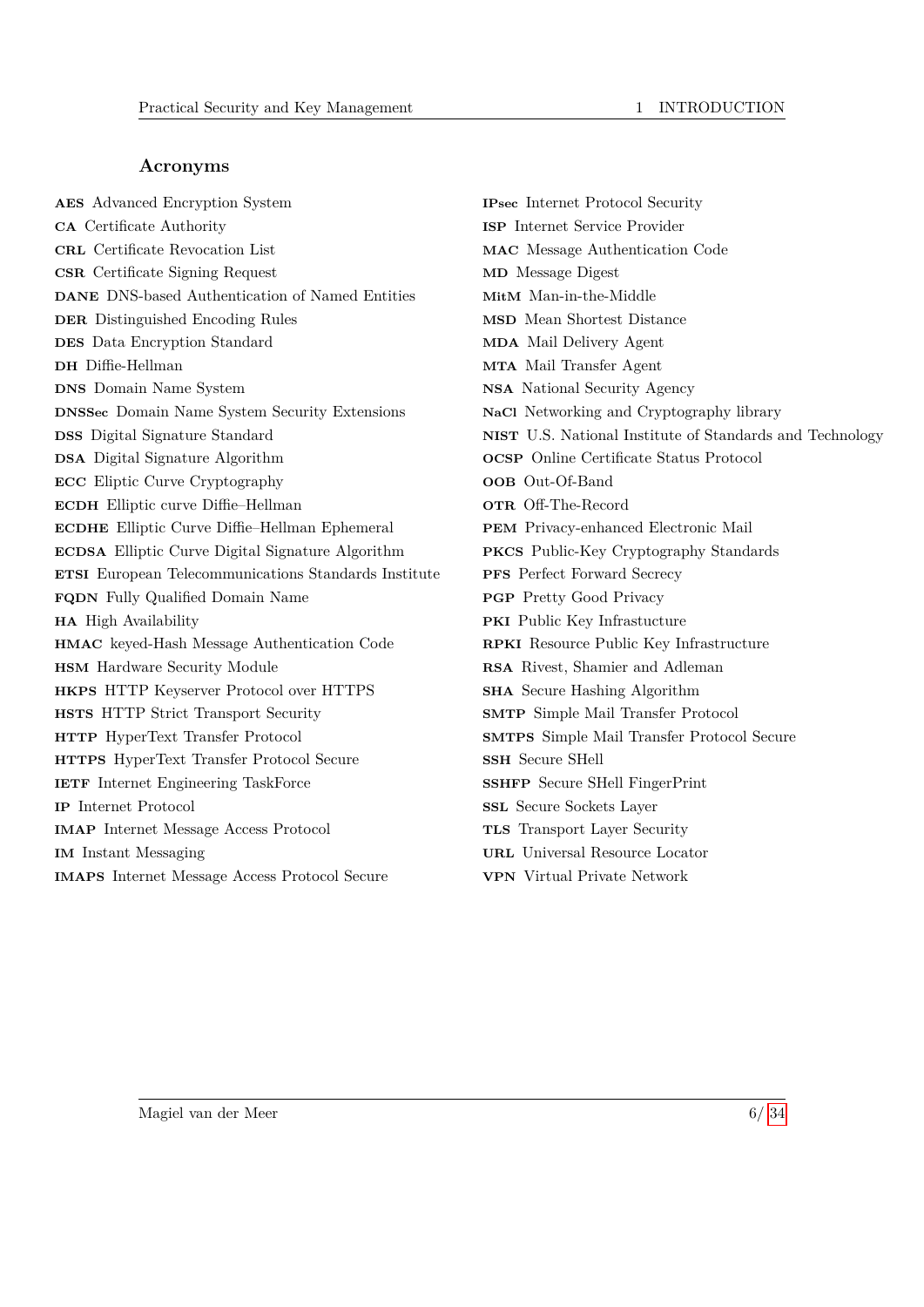# <span id="page-7-0"></span>**2 Secure elements**

Security differs per unique environment. When securing communications, the environmental variables should be known. This paper distinguishes three categories, or elements, in which security can (and should) be applied. These elements should cover the bigger part of IT security returning in day to day scenarios.

## <span id="page-7-1"></span>**2.1 Scope**

The first element is "Key Management". Working with cryptographic keys requires knowledge, planning and depending on the environment a budget. The second element is "Personal communication"". Personal security involves communications like e-mail and Instant Messaging ([IM](#page-6-17)). The last element described is the "client/server" model. Applications like web and mail servers might transmit sensitive information and this should be secured by applying encryption.

The defined security levels might share the same security principles and mechanisms. The global workings of each principle are explained here and references are given to more in-depth information about inner workings.

The research was limited to these three elements due to time constraints. Other implementations as Domain Name System Security Extensions ([DNSSec](#page-6-18)) and Virtual Private Network ([VPN](#page-6-19)) exist but are not discussed in this paper. Both topics are large enough to be subject for research themselves. New projects like Protonmail and Mailpile are given short attention to estimate their added value to this research. A short paragraph is written on them.

#### <span id="page-7-2"></span>**2.2 Key management**

Key management can be defined as a set of (repeating) tasks and considerations around working with keys. Key management should not be considered a one-time-setup-and-forget task. Successful key management involves returning tasks and continuous attention. This paper provides possible solutions to work with keys in a secure way. Key management involves the points listed below. These points are discussed more in-depth in section [4.](#page-11-0)

- [Generation](#page-11-1)
- [Keys](#page-11-2)
- [Key back-up](#page-13-0)
- [Escrow](#page-13-1)
- [Historic data](#page-13-2)
- [Access](#page-13-3)
- [Usage](#page-14-2)
- [Publication](#page-14-1)
- [Revocation & Rollover](#page-14-0)

## <span id="page-7-3"></span>**2.3 Personal communications**

**[PGP](#page-6-0)** offers authenticity and integrity by signing and/or encrypting a message from a sender to one or more receivers. [PGP](#page-6-0) uses public key encryption (briefly explained in section [6.3\)](#page-19-0) to achieve these goals. [PGP](#page-6-0) also incorporates non-repudiation: after the message transmission it is still provable that the message is sent by the person identified by the signature attached in the message. In practice, [PGP](#page-6-0) is mainly used in e-mail transmissions and signing files being distributed over insecure channels like HTTP. A guide containing best practices for [PGP](#page-6-0) can be found in section [8.](#page-27-0) In this paper the following concepts regarding [PGP](#page-6-0) are described.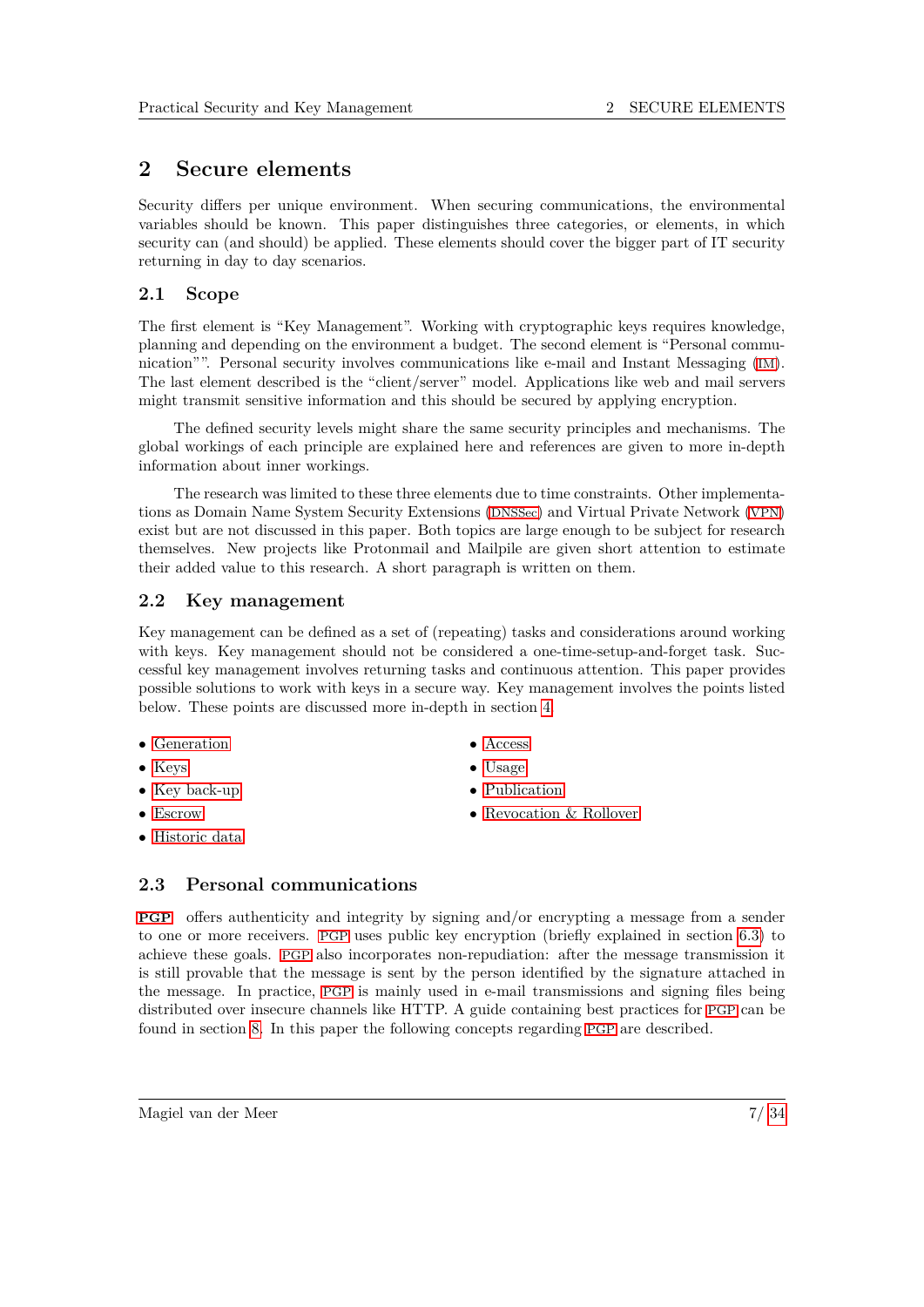- [Generation & key safe-keeping](#page-15-1)
- [Key algorithm and length](#page-15-2)
- [Role separation](#page-15-3)
- [Expiration](#page-16-0)
- [Publishing](#page-16-1)
- [Rollovers](#page-16-2)
- [Revocation](#page-17-1)
- [Web-of-trust](#page-17-0)

**S/MIME** is a protocol similar to [PGP](#page-6-0) but with a low adoption rate. The Internet Engineering TaskForce ([IETF](#page-6-20)) responsible for the standardization of S/MIMEv3 protocol states the project has a minor adoption rate [\[15\]](#page-33-6). Therefore, S/MIME is not covered by this paper.

**Off-The-Record ([OTR](#page-6-21))** is a cryptographic protocol that uses [AES](#page-6-2), [DH](#page-6-6) and [SHA](#page-6-4) to provide strong encryption for instant messaging. [OTR](#page-6-21) offers Perfect Forward Secrecy ([PFS](#page-6-22)) and deniable authentication, as opposed to [PGP](#page-6-0). A more extended explanation of [OTR](#page-6-21) is available on [\[20\]](#page-33-7). [OTR](#page-6-21) will not be discussed in this paper because it is used "under-the-hood" by instant messaging applications and configuration depends on the implementation by the application. Example applications using [OTR](#page-6-21) are Cryptocat, Pidgin and Adium.

#### **Protonmail** From: <https://protonmail.ch>

ProtonMail was founded in summer 2013 at CERN by scientists who were drawn together by a shared vision of a more secure and private Internet. Early ProtonMail hackathons were held at the famous CERN Restaurant One. ProtonMail is developed both at CERN and MIT and is headquartered in Geneva, Switzerland. We were semifinalists in 2014 MIT 100K startup launch competition and are advised by the MIT Venture Mentoring Service.

Messages are stored on ProtonMail servers in encrypted format. They are also transmitted in encrypted format between our server and users' browsers. Messages between ProtonMail users are transmitted in encrypted form completely within our secured server network. Because they never leave our secured environment, there is no possibility to intercept the encrypted messages enroute.

Protonmail claims to offer encrypted message exchange between users. Messages seem to be encrypted between the clients browser and the Protonmail systems and are likely to reside there in encrypted form. When exchanging messages between Protonmail users a message is visible in the other user's inbox. However, when sending encrypted messages to non-Protonmail users they receive a link leading to the encrypted content. The sender still needs another safe channel of communication to communicate the decryption key to the receiver. Protonmail hides any encrypt and decrypt actions from the user by offering a thickbox "Encrypt this message". The user can not use [PGP](#page-6-0) to encrypt mail to external users. Since Protonmail is still under heavy development, it will not be further discussed in this paper.

#### **Mailpile** From: <https://mailpile.is>

Mailpile is email software (an app) that runs on your desktop or laptop computer. You interact with the program using your web browser. The goal of Mailpile is to allow people to send e-mail in a more secure and private manner than before. With Mailpile, your e-mail is downloaded from the Internet (via an email server POP3 / IMAP), and stored locally on the computer where Mailpile is running. Mailpile is an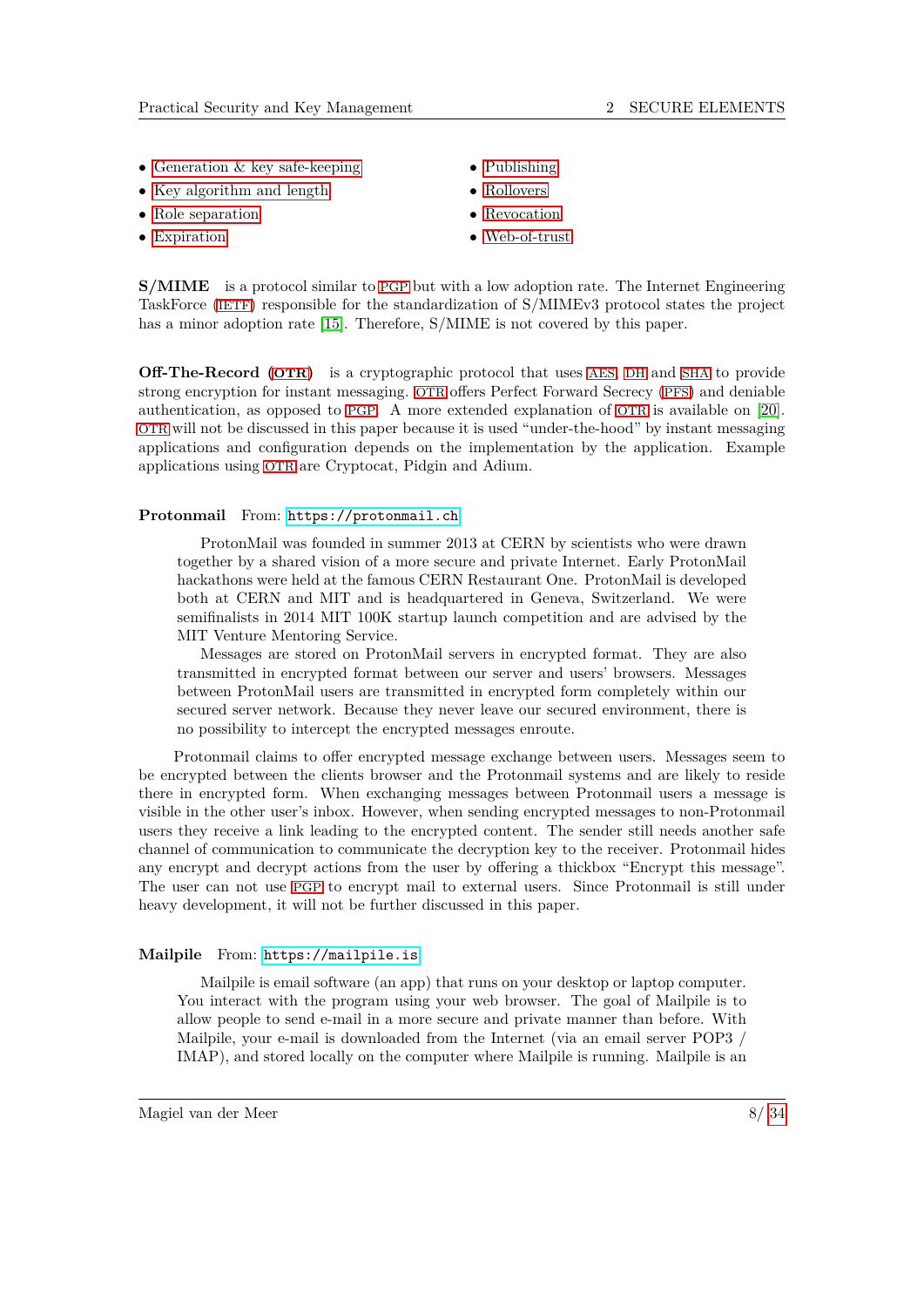email client used for encrypting/decrypting emails and not an email service. Mailpile does currently not issue its own email accounts/addresses. You can use your existing email address on top of Mailpile. If your existing email service stores your emails on their servers, then they will not be able to read the encrypted emails. The Mailpile client is used for sending/receiving, managing, organizing and storing emails on your computer/USB/cloud.

Whereas Protonmail is a hosted solution, like Gmail, Mailpile is a mail client which needs to be run by the user. It has [PGP](#page-6-0) functionality integrated in the core of the system enabling the user to send and receive encrypted content with any other system using the [PGP](#page-6-0) standard. Mailpile is also still in development and lacks key-features like support for Internet Message Access Protocol ([IMAP](#page-6-23)). Mailpile will also not be further discussed in the paper due to its immaturity.

#### <span id="page-9-0"></span>**2.4 Client/server security**

In the client/server model multiple cryptographic protocols are available. The protocols most used are Transport Layer Security ([TLS](#page-6-24)) and its predecessor Secure Sockets Layer ([SSL](#page-6-25)). These two protocols differ in cryptographic properties but this paper considers them the same when no specific version of the protocol is mentioned in context. Another protocol to encrypt data between two computer nodes is Internet Protocol Security ([IPsec](#page-6-26)). Only [TLS](#page-6-24) and [SSL](#page-6-25) are discussed in this paper since there are no significant application using [IPsec](#page-6-26) other than [IPsec](#page-6-26) [VPN](#page-6-19).

**Transport Layer Security** is used in server-side applications like web servers (Nginx, Apache2), mail related servers (Postfix, Sendmail, Dovecot) and secure remote access providers (OpenVPN). Several implementations of [TLS](#page-6-24) are available; the most common used libraries are OpenSSL, PolarSSL and GnuTLS. Microsoft's Windows has its own implementation called Secure Channel (or SChannel). Applications are often build on top of one of these libraries but, depending on the application, can be recompiled using another library.

For applications using [TLS](#page-6-24)/[SSL](#page-6-25) a lot of configuration options are available. The default options might favor backwards compatibility over security while this is not necessarily the best situation for the operator of one of the services. A overview of best practices per service is given in section [8.](#page-27-0)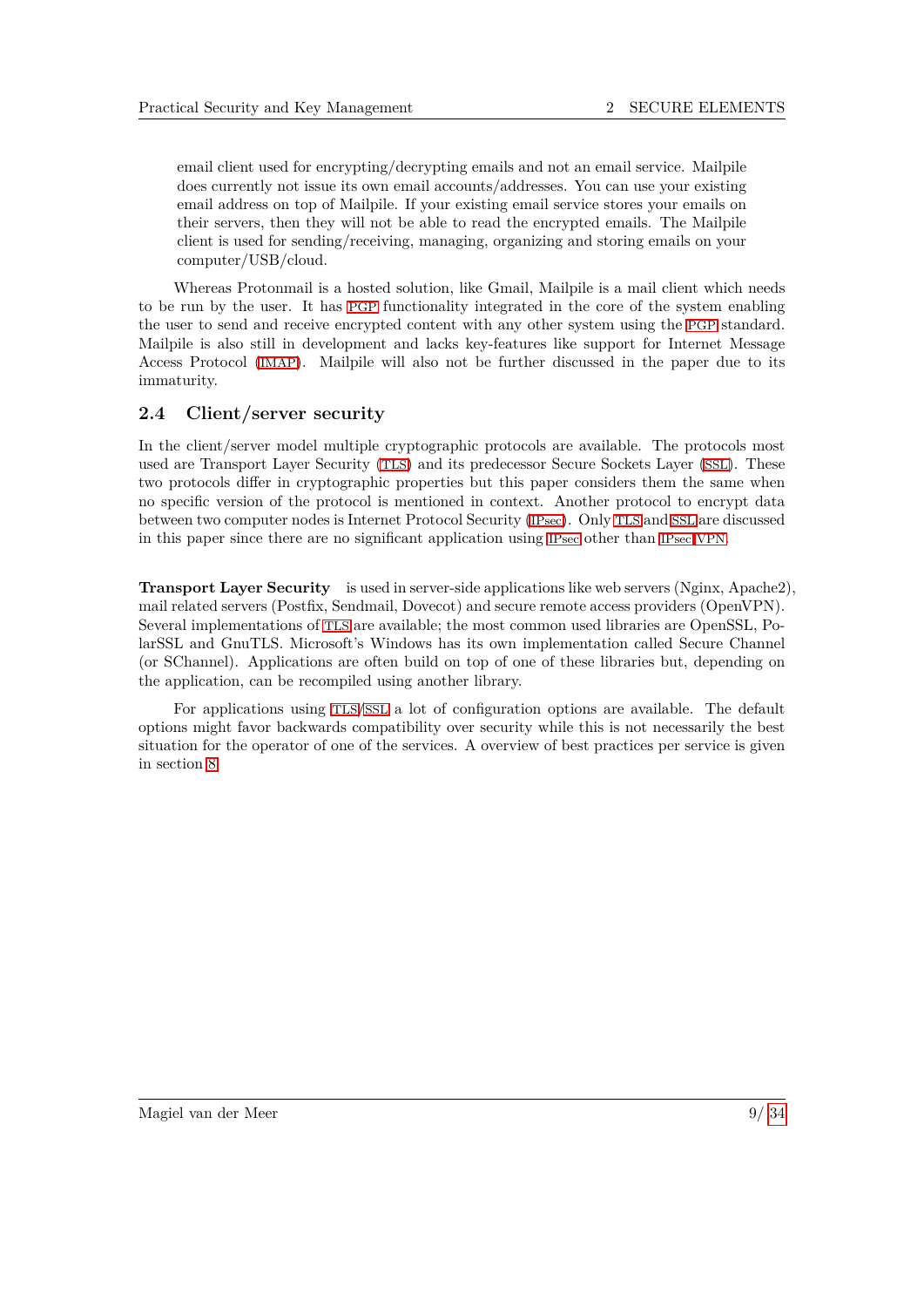# <span id="page-10-0"></span>**3 Security levels**

Creating truly secure environments is hard - if not impossible - to achieve. This paper defines three levels of security, *basic*, *medium* and *high*. Each level increases the security but also the skill level and costs needed to implement. For distinct scenarios' implementations one of the given scenarios might be most applicable or secure enough. An example of an environment using basic security is a small web company selling products online while processing minimal personal data of customers. A bank handling big financial transactions and providing remote access to employers will probably be an example of the high security environment. The given guidelines in ['Practical'](#page-27-0) are not carved in stone. Details may vary based on requirements like the need for [PFS](#page-6-22), non-repudiation or plausible deniability. Elements of individual levels can of course be combined to create a level suitable for specific needs.

## **Basic**

The basic security level can be suited for individuals having the need to send and receive signed and/or encrypt e-mail messages. Examples might be security enthusiasts worrying about the actions of their government or their e-mail provider reading and storing their messages. Companies dealing with less sensitive customer data can use of this level as well.

## **Medium**

The medium security level can be identified by individuals with special interest in extensively securing their communications and the systems they use to communicate with. An example might be journalists in countries with repressive regimes or IT security researchers. Companies dealing with more sensitive customer data and even company secrets might use this level.

# **High**

The high security level might be best described by banks. Companies dealing with privacy sensitive and financial customer data should use stronger security measures opposed to the subjects described in the Basic and Medium levels. This level includes comprehensive investments in security like using a Hardware Security Module ([HSM](#page-6-27)), personal hardware tokens and predefined procedures for certificate revocation and/or rollovers.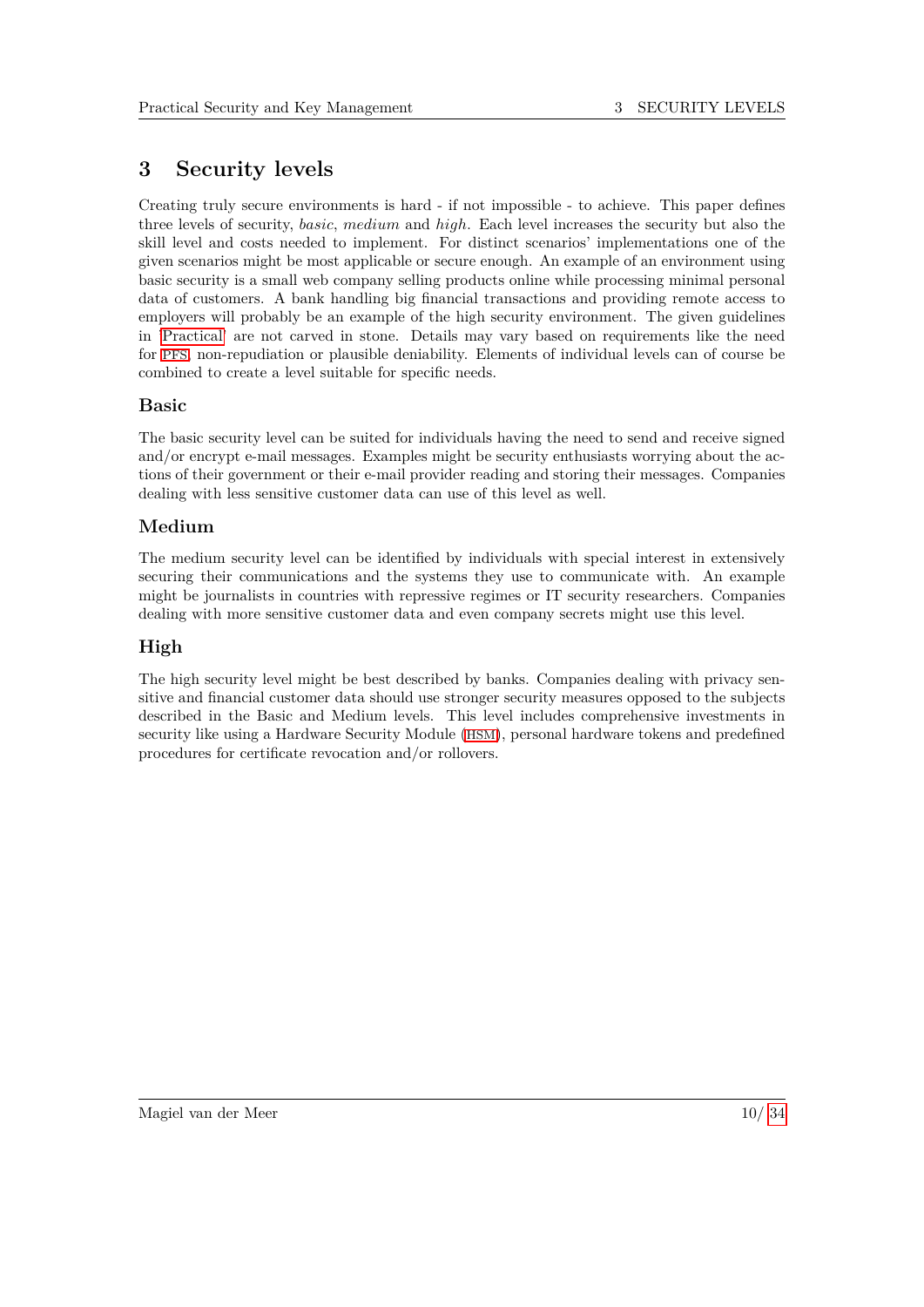# <span id="page-11-0"></span>**4 Key management**

#### <span id="page-11-1"></span>**4.1 Generation**

To keep a private key truly private, it is important to generate a keypair on a trusted system. Several options are available, all based on the desired level of security.

**Basic** The least secure way to generate keys is to use an online<sup>[5](#page-11-3)</sup> system on which the keypair will be used. This system might have been compromised with malware looking for key generating processes and weaken them or export the generated private keys without the end user noticing.

**Medium** A more secure method to generate keys is to use a system running a live Linux distribution (e.g. Tails-OS [\[4\]](#page-33-8)) which has never been online before. The Tails-OS is a live environment installable on an USB thumb drive which can be used for this purpose. In effect every operating system can be used as long as it is kept offline, but Tails-OS is pre-equipped with the right tools to generate a master key without an initial connection to the Internet. This ensures a pure system which is not compromised in any way. The keys can be exported from the live environment using storage media like USB thumb drives, CD-roms or a smart card. External systems like the USB device Yubikey [\[31\]](#page-34-1) or the smart card Gemalto IDBridge K30 [\[11\]](#page-33-9) can be used for storing keys.

The Yubikey allows the generation and storing keys, but doesn't allow exporting of private keys [\[30\]](#page-34-2). This can be considered a good thing - the private key cannot be leaked - but it also cannot be backed up. Losing access to the Yubikey would result in losing access to all encrypted data and detaches the online identity one has carefully built. The K30 smart card can store a pre-generated keypair (up to 3 times 4096 bits) and allows for exporting the key.

Ideally the private key is never made available on a system which has been connected online in the past. The Tails-OS live image offers specific pre-installed tools for secure key management.

**High** The method described in the medium security level is time consuming and prone to (human) errors but affordable for an individual or a small organization. For the high security level, [HSM](#page-6-27) devices might be used. Depending on the device, this is either an add-on PCI(e) card or a standalone network system running specific software. An [HSM](#page-6-27) aims to keep the private key safe inside the system. An [HSM](#page-6-27) usually offers private key operations to other systems by means of the Public-Key Cryptography Standards ([PKCS](#page-6-28))#11 defined by RSA Laboratories. [HSM](#page-6-27) devices are available in different price ranges and might not only be used in high security environments but also in environments with lower security requirements and a high amount of private key operations. One of the advantages of an [HSM](#page-6-27) is the ability to automate private key operations in a secure manner. Which [HSM](#page-6-27) to use depends on security design decisions and should be carefully considered.

### <span id="page-11-2"></span>**4.2 Keys**

As mentioned in the introduction, encryption keys have a lengths measured in bits. The strength of the encryption algorithm increases with a longer key length. But longer keys induce a higher system load. This might be undesirable in e.g. mobile phones or dedicated devices like routers.

<span id="page-11-3"></span><sup>5</sup>As in 'regularly connected to the Internet'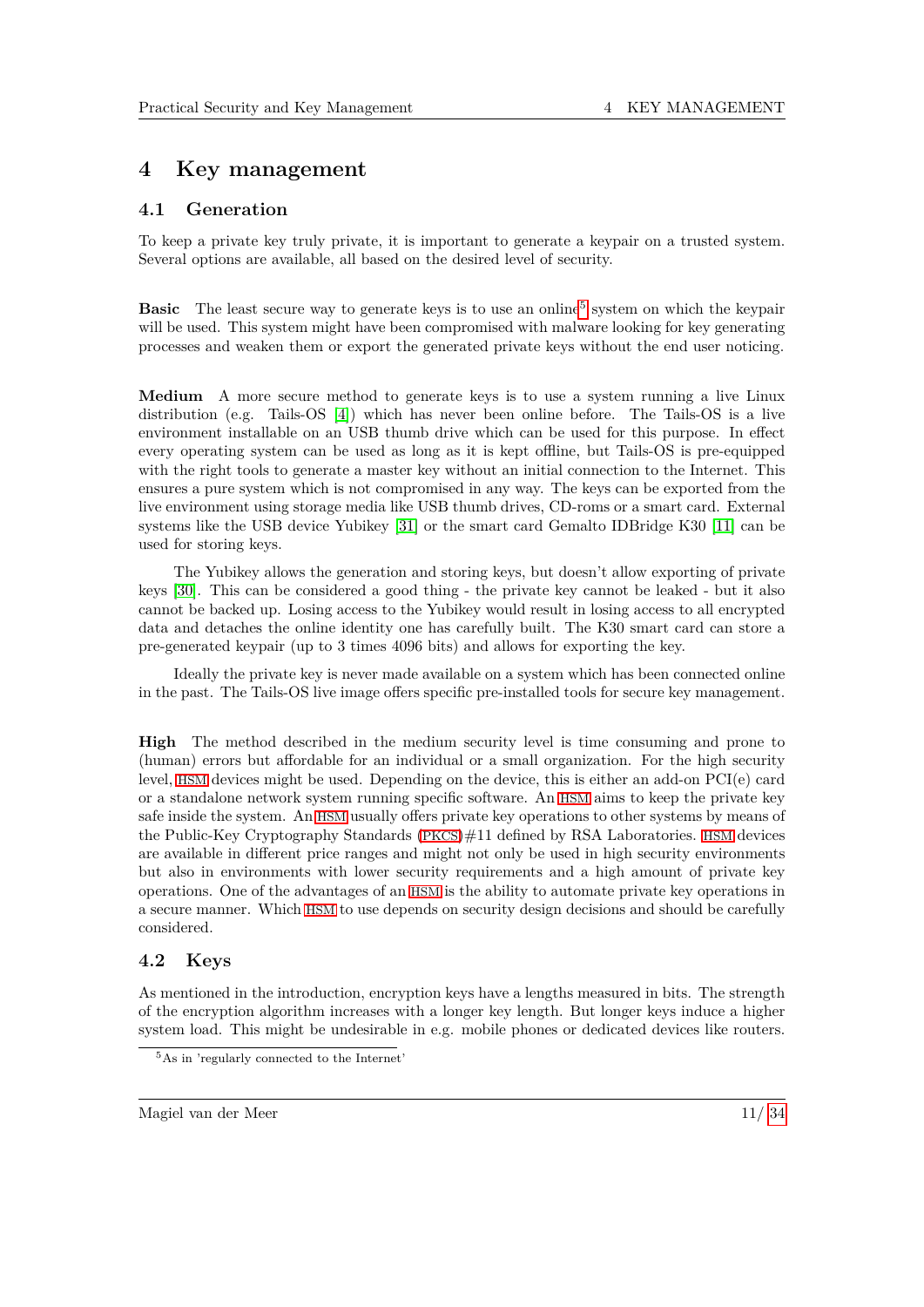When choosing an appropriate key length, one should consider the purpose of the key and which algorithm to use.

What is the **purpose** of the keys? Which operations will be performed mostly? Who is going to perform the majority of operations and on what kind of devices? Different **algorithms** perform in different ways when signing, verifying, encrypting or decrypting. A small overview on relative performance is given in Table [1.](#page-12-0) Indications are relative to the compared and will in practice depend on the system which performs the operations. In general, [RSA](#page-6-9) should used when there are more verifying operations to be performed than signing operations. However, for historic reasons [DSA](#page-6-10) is often still used because of implementations and the fact that usage of [RSA](#page-6-9) has been limited by patents until April 2010. An example of a situation where verification will happen more often than signing is in the [DNSSec](#page-6-18); a zone is signed periodically but verified by every client who is requesting records. The verifying clients will benefit from small signatures and fast verification operations.

|            | $(EC)$ DSA                  | <b>RSA</b> |
|------------|-----------------------------|------------|
| Signing    | Fast                        | Slow       |
| Verifying  | Slow                        | Fast       |
| Encrypting | n.a.                        | Slow       |
| Decrypting | n.a.                        | Fast       |
|            | Table 1: RSA vs. (EC)DSA[7] |            |

<span id="page-12-0"></span>For the use of signatures in [PGP](#page-6-0), performance differences are negligible and other considerations should prevail.

The desired **key lengths** is a result of the consideration performance versus security. [NIST](#page-6-11) recommends a key length of 256 bits (using [AES](#page-6-2)) for documents classified "Top secret" while this is expected to be safe far beyond the year 2030. The overhead this large key size introduces decreases speed of operations on content. In asymmetric encryption, a key length of 2048 bit is expected to be secure enough for the foreseeable future but for content which needs to be encrypted beyond 2030 a key length of at least 3072 bit is advised. The key lengths advised by [NIST](#page-6-11) are shown in Table [2.](#page-12-1) Again, these advisories are based on the assumption the algorithm won't be broken.

Other advisories exist and each uses a different approach in determining the secure life time of a given key length for a given algorithm. For instance, the updated calculations of [Lenstra](#page-33-11) [and Verheul](#page-33-11) state that a 112 bit symmetric key is safe until 2066. The lengths provided here are designed to resist mathematical attacks; they do not take algorithmic attacks or hardware flaws into account. One thing all the advisories have in common is the minimum key length necessary today. The least conservative in this is the [NIST](#page-6-11). Choosing an appropriate key size depends more on the use case than on the environment.

<span id="page-12-1"></span>

| Date   | (A)/Symmetric | Discrete key | Logarithm group | Elliptic curve |
|--------|---------------|--------------|-----------------|----------------|
| < 2030 | 2048/112      | 224          | 2048            | 224            |
| >2030  | 3072/128      | 256          | 3072            | 256            |
| >>2030 | 7680/192      | 384          | 7680            | 384            |
| >>2030 | 15360/256     | 512          | 15360           | 512            |

Table 2: [NIST](#page-6-11) future recommended key sizes[\[17\]](#page-33-12)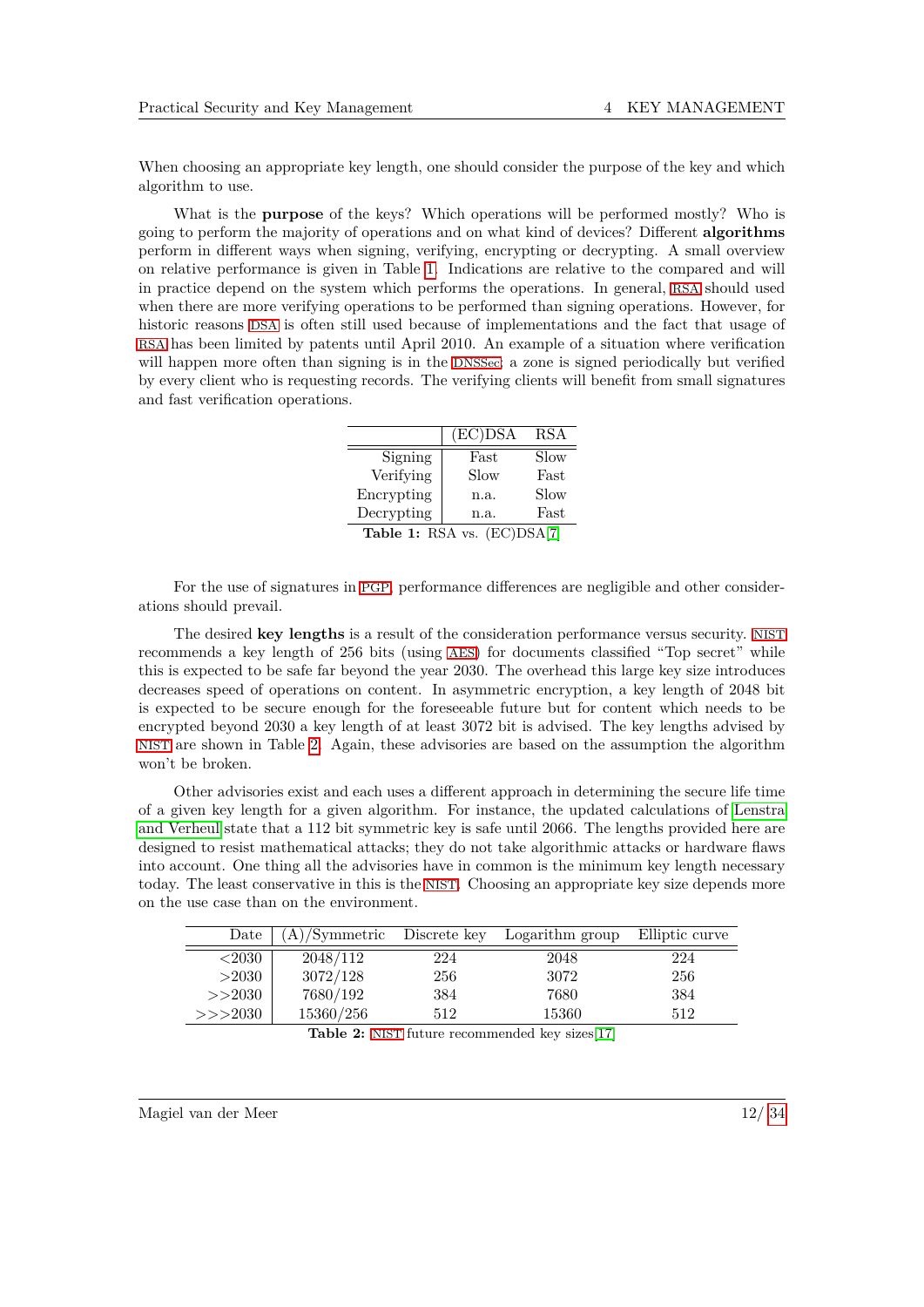## <span id="page-13-0"></span>**4.3 Key back-up**

Backing up a private key potentially weakens the use of the key; the key is accessible in more than one (physical) location.

**Basic & medium** A single end user might back-up private keys using an USB thumb drive, a smart card or print them on paper. By physically separating the backup from the original private key, one prevents a burning house from destroying the original and the backup key. External locations to consider can be relatives, friends or a notary. When encrypting the backup key, one should not forget the passphrase used for the encryption.

**High** When using an [HSM](#page-6-27) and depending on which [HSM](#page-6-27) in use, two modules can be used to work in High Availability ([HA](#page-6-29)) mode. Depending on the design and architecture, this does not physically separate the private keys. If private key material can be exported from an [HSM](#page-6-27) depends on the module software in use. A software implementation of an [HSM](#page-6-27) is SoftHSM<sup>[6](#page-13-4)</sup>. SoftHSM is an application for Linux and stores the private keys in Privacy-enhanced Electronic Mail ([PEM](#page-6-30)) format on a defined location on the hard drive. This allows for private key backups.

## <span id="page-13-1"></span>**4.4 Escrow**

Placing a key in escrow means that a private key is given to a trusted third party. An example might be an employer who demands to be able to decrypt content encrypted by an employee or trusted parties working together on the same encrypted content. To prevent an escrowed key to be used for signing operations, different keys should be used for signing and encryption. More on this in section [5.3.](#page-15-3) To escrow a key depends on specific situations and thus cannot be categorized in the defined security levels.

## <span id="page-13-2"></span>**4.5 Historic data**

Independently of the security level, encrypted data can be of historic importance. When rolling over a keypair one might consider to decrypt old data with the original key and re-encrypt with the new key. Another possibility is to keep using the old key for decryption purposes only and encrypt new data with a new keypair. The old key should be kept available for access to the historic data.

## <span id="page-13-3"></span>**4.6 Access**

Access to key material can be classified in two ways; physical and logical access. Physical and logical access should be restricted to specific people with the right authorization.

A key encrypted with a passphrase can be stored on the previously defined mediums. The key is less protected from physical access to the machine; an intruder can force himself to obtain the key by accessing the system. If the system is online the risk of exposing the key is present and this should be considered by the user.

When using a live environment while keeping the key offline at all times, logical access to the key is only possible in combination with physical access. Physical access to the hardware used for this can be regulated by keeping hardware in a vault and encrypting the contents of a previous defined medium.

<span id="page-13-4"></span> $6$ <https://www.opendnssec.org/softhsm/>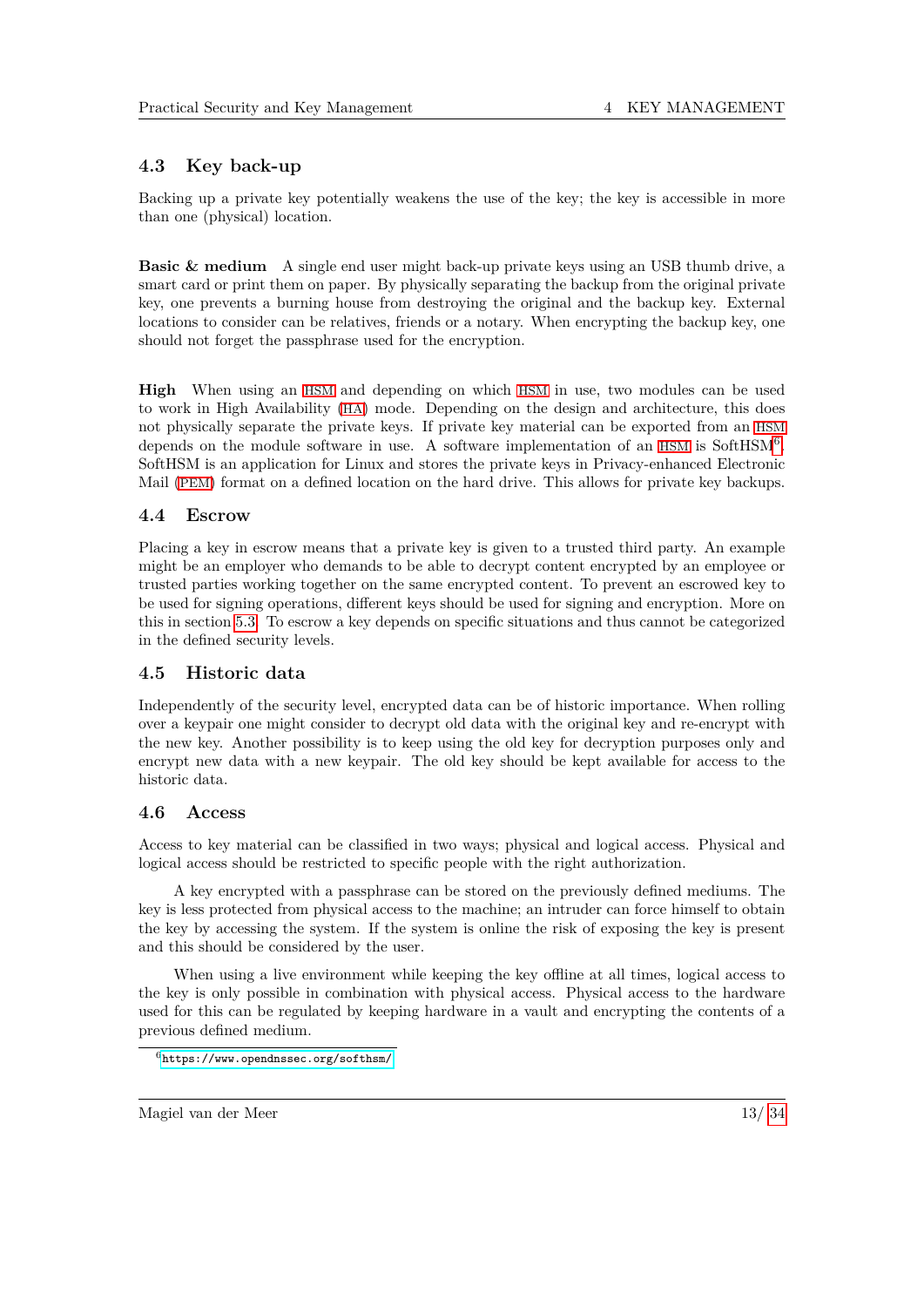Administrative access to [HSM](#page-6-27) can be regulated by company policy and only allowing certain administrative users to log in and perform private key management operations. It is most likely the [HSM](#page-6-27) is located in a data center and physical access is regulated by the operator of the data center. Physical access procedures of a data center should be taken into account when designing a network and/or application with an [HSM](#page-6-27) in place.

### <span id="page-14-0"></span>**4.7 Revocation & Rollover**

How to revoke a key depends on the way it was spread in the first place. When using the client/server architecture, a key can be revoked by modifying the Certificate Revocation List ([CRL](#page-6-31)) or changing the state in the Online Certificate Status Protocol ([OCSP](#page-6-32)) server. This is further explained in section [6.4.1.](#page-20-0) A key might be compromised before its expiration date or wrongfully issued. The key then needs to be revoked so it cannot be abused. Revoking a [PGP](#page-6-0) public key is described in [5.6.](#page-16-2)

Rollover of public keys or certificates is often done because the certificate was compromised, nears its expiration date, the key length is considered too short for future use or a flaw in a used algorithm is found . Rollover procedures differ with the implementation. In a client/server architecture the certificate is presented to the client upon each new session and the client verifies the received certificate. Updating to a new certificate is seamless for the end-user when executed correctly by the server operator. When using Secure SHell ([SSH](#page-6-33)), a rollover needs an update of the clients "known hosts" file. More on this in section [6.7.](#page-22-0) Rolling over a [PGP](#page-6-0) public key is described in section [5.6.](#page-16-2)

### <span id="page-14-1"></span>**4.8 Publication**

Depending on the environment the keys are used, distinct methods for public key publication are available. In the client/server model it is common for the server to send the public certificate to the client for verification on each new connection. This is discussed more in-depth in section [6.4.](#page-19-1) When using a web-of-trust, like with [PGP](#page-6-0), the public key of a sending entity should already be available at the receivers side.

#### <span id="page-14-2"></span>**4.9 Usage**

Private key operations should not be performed on untrusted systems. For individuals goes that it might not be smart to use a private key on a public system like in an Internet cafe or a library. The live system Tails-OS can be used to mitigate the security risk of exposing a private key. In a high security environment the usage of a private key should be restricted by the logical and physical access to the key.

It is important that a private key is only used for what it is meant to be used for to prevent key information leakage. An example of a private key role separation is using a separate master key for the signing of subkeys and signing and encrypting content with different (sub)keys.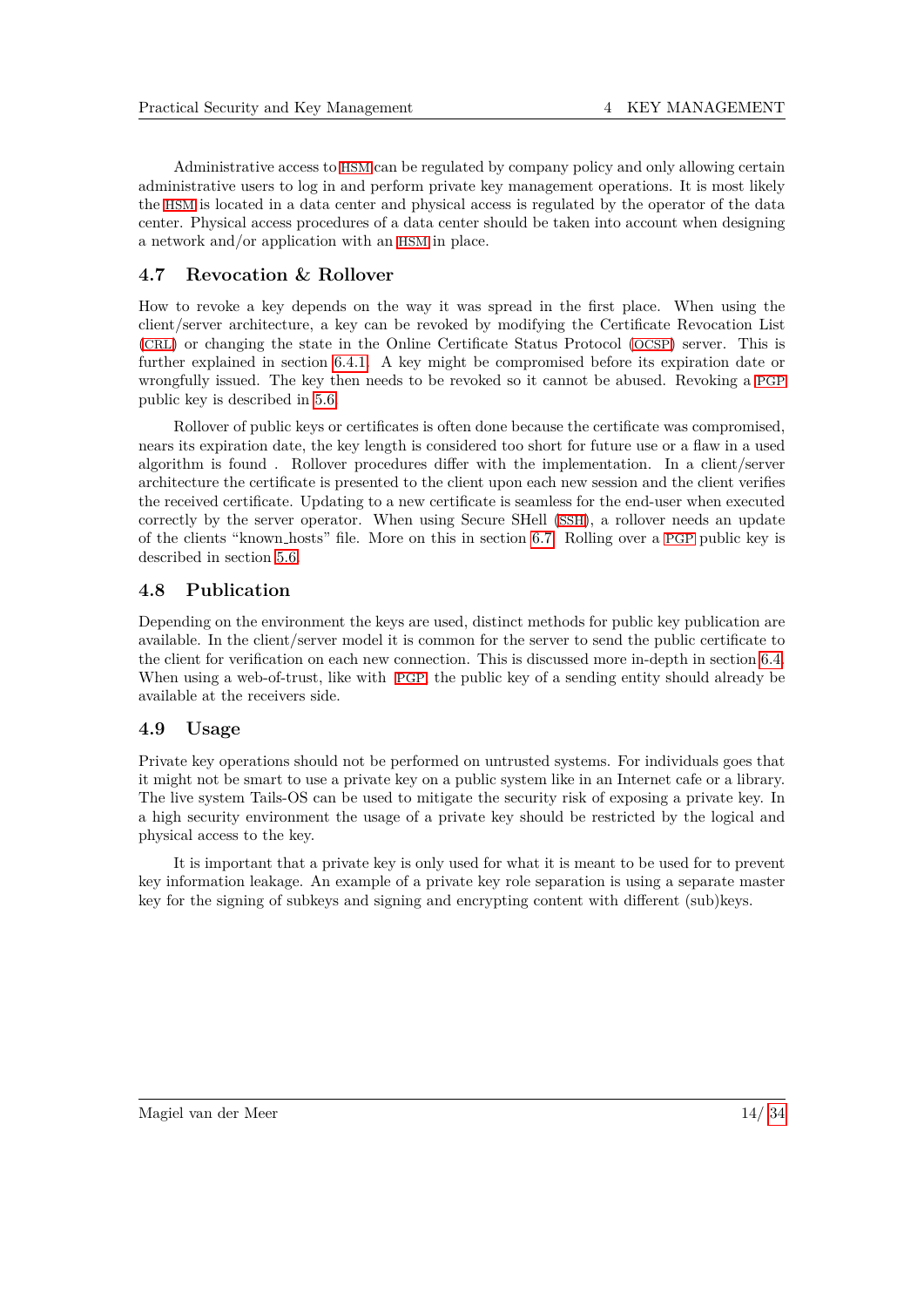# <span id="page-15-0"></span>**5 Pretty Good Privacy ([PGP](#page-6-0))**

[PGP](#page-6-0) is used for signing (providing non-repudiation and authenticity) and encryption of digital content which is sent over computer networks. It was created in 1991 by Phil Zimmermann and later standardized by the [IETF](#page-6-20) in RFC 4880. Since the standardization the protocol is called OpenPGP<sup>[7](#page-15-4)</sup>. The most used implementation of OpenPGP is GnuPG<sup>[8](#page-15-5)</sup>.

In current releases, GnuPG supports [RSA](#page-6-9) and [DSA](#page-6-10) for encrypting and signing. When choosing [DSA](#page-6-10), the ElGamal is used for encryption since [DSA](#page-6-10) does not support encryption. The last stable release of GnuPG (version 2.0.25) does not yet support [ECC](#page-6-13). [ECC](#page-6-13) support is included in the development release of GnuPG, which is version 2.1. Using [ECC](#page-6-13) for signing and/or encryption needs to be supported on both sender's and receiver's side. Using an [ECC](#page-6-13) key might exclude a lot of [PGP](#page-6-0) senders from encrypting content for a receiver or exclude receivers from verifying a senders certificate. [ECC](#page-6-13) for use in [PGP](#page-6-0) is thus not discussed in this paper [\[25\]](#page-34-3).

## <span id="page-15-1"></span>**5.1 Generation & key safe-keeping**

Secure key generation is described in [4.1.](#page-11-1) The actual process of generating a secure public/private keypair is described in [\[5,](#page-33-13) [16\]](#page-33-14). The author describes how to generate a keypair with subkeys and explains how to detach the master keypair from the generated system and store them separately. However, the author does not generate the keypair on a Internet-less system. For best security, one should not have the master key available on a system which is connected to the Internet and only booted when private key operations are necessary. Improvements on the generation process are given in [8.2.](#page-28-0)

Several best-practices are available for keeping the master keypair safe, sorted from what is considered insecure to more secure.

- Keeping the master keypair on the production system or an arbitrary USB stick.
- Keeping the master keypair on an OpenPGP card or Yubikey. This is described by [Boot](#page-33-15) in  $|3|$ .
- Installing the Tails-OS on an USB stick and performing master key operations as necessary when booting the OS on an offline and standalone system.
- Storing the private keys in a [HSM](#page-6-27). This requires all private key operations to take place in the [HSM](#page-6-27). A guide on using an [HSM](#page-6-27) is available at [\[8\]](#page-33-16).

## <span id="page-15-2"></span>**5.2 Key algorithm and length**

Choosing an appropriate key length is described in [4.2.](#page-11-2) For [PGP](#page-6-0) it is important to choose a [RSA](#page-6-9) key of at least 2048 bits long. As more and more successful attacks on the Discrete Log Problem are performed, there is a chance that [DSA](#page-6-10) will be mathematically broken in the near future [\[29,](#page-34-4) [28\]](#page-34-5).

## <span id="page-15-3"></span>**5.3 Role separation**

When using [PGP](#page-6-0) it is important to use separate subkeys for signing and encrypting. The GnuPG software does automatically generate a subkey used only for encryption and decryption. The master keypair is thus only used for signing content. Since the mathematical functions used for encryption and signing are the same but reversed, it is theoretically possible to trick a key holder

#### Magiel van der Meer 15/ [34](#page-34-0)

<span id="page-15-5"></span><span id="page-15-4"></span><sup>7</sup><http://www.openpgp.org/> <sup>8</sup><https://www.gnupg.org/>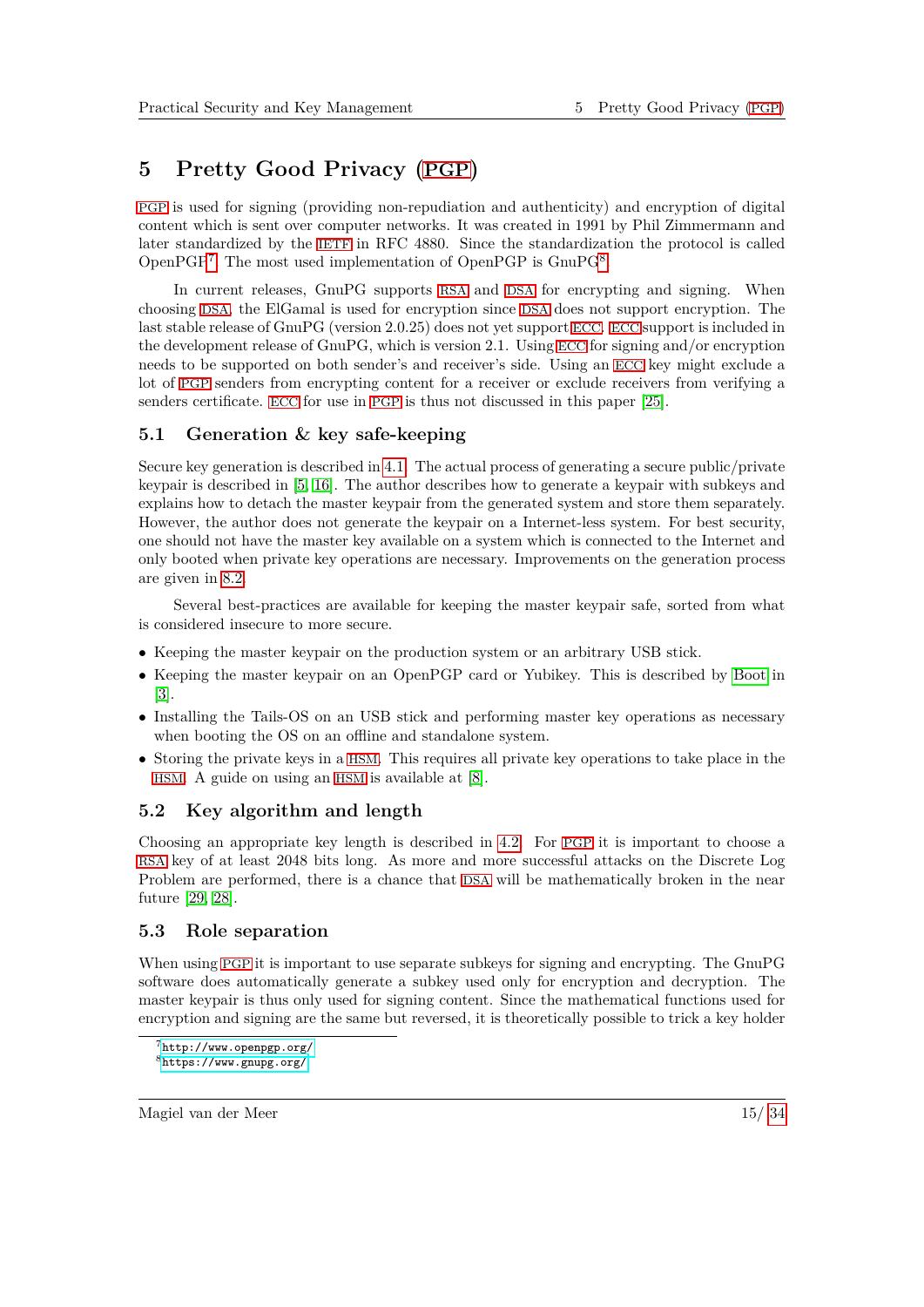to sign an unformatted encrypted message using the same key. This will result in the original plain text. The use of two separate keys for encryption and signing avoids this problem.

More reasons to separate keys exist but their validity depends on the environment. In a regulated environment like a commercial company, the companies management might want access to content encrypted by employers. In this scenario, the company might have a copy of all employers private keys to decrypt content. But this would allow the company's management to impersonate employers which is an unwanted side effect. By using separate keys the company can decrypt encrypted content but cannot sign messages impersonating its employers.

#### <span id="page-16-0"></span>**5.4 Expiration**

When generating keys an expiration date has to be given. Keys will expire at the given date and will be considered invalid from that moment on. An expiration date can be considered a safety valve and should always be set at a reasonable time. For a master keypair a period of two years is considered a reasonable time while for subkeys one year can be used. Key expiration dates can be extended, even after expiration. An example of extending a key by changing the expiration date is shown in section [8.2.1.](#page-28-2) After extending a key it should be uploaded again to a key server for others to download.

#### <span id="page-16-1"></span>**5.5 Publishing**

In order to verify received content, one must have access to the public key of the sender. Unconditionally trusting the attached public key is naive and insecure because everybody can generate keys and impersonate anybody. Out-Of-Band ([OOB](#page-6-34)) validation of a public key is necessary before trusting the key. Usually public keys - or its fingerprint - are pre-shared on key signing parties and can be trusted afterwards. Common practice is to share the public key its fingerprint [OOB](#page-6-34) and then fetch the corresponding key from a key server.

Users of [PGP](#page-6-0) use a key server to publish their (sub) keys, revocation keys and other keys they trust. It is important to regularly sync with a key server to stay up to date and prevent usage of revoked keys. When refreshing collected keys it is possible for someone to listen in on communications with a key server and even the key server can learn who one is communicating with. This might be unwanted. Several solutions exist, like using a pool of key servers with the HTTP Keyserver Protocol over HTTPS ([HKPS](#page-6-35)) protocol or the Parcimonie [\[24\]](#page-34-6) script. By using a pool of key servers no server can learn all the keys one is using and the Parcimonie script refreshes single keys at random intervals, each time using a new connection over the Tor network.

Publishing a public key is often integrated in the plug-in for the e-mail client. An example on publishing a public key to a key server using the GnuPG tools is given in section [8.2.2.](#page-28-3)

#### <span id="page-16-2"></span>**5.6 Rollovers**

Key rollovers mean that a keypair is renewed every *N* time. Key rollovers are impractical to execute for individuals but often used by organizations with mailing lists or for the signing of software packages. An example rollover policy can be found in [\[22\]](#page-34-7). RFC6489 [\[1\]](#page-33-17) describes key rollovers for a [CA](#page-6-5) in the Resource Public Key Infrastructure ([RPKI](#page-6-36)). This is only applicable to organizations being a [CA](#page-6-5) and thus not further described in this paper. When using [PGP](#page-6-0) and one decides to start using a new keypair, the newly generated keypair can be signed with the old key and published to a key server. Every key that signed the old key can be contacted to update to the new key. The old key can no be revoked and only the new key should be used from there on.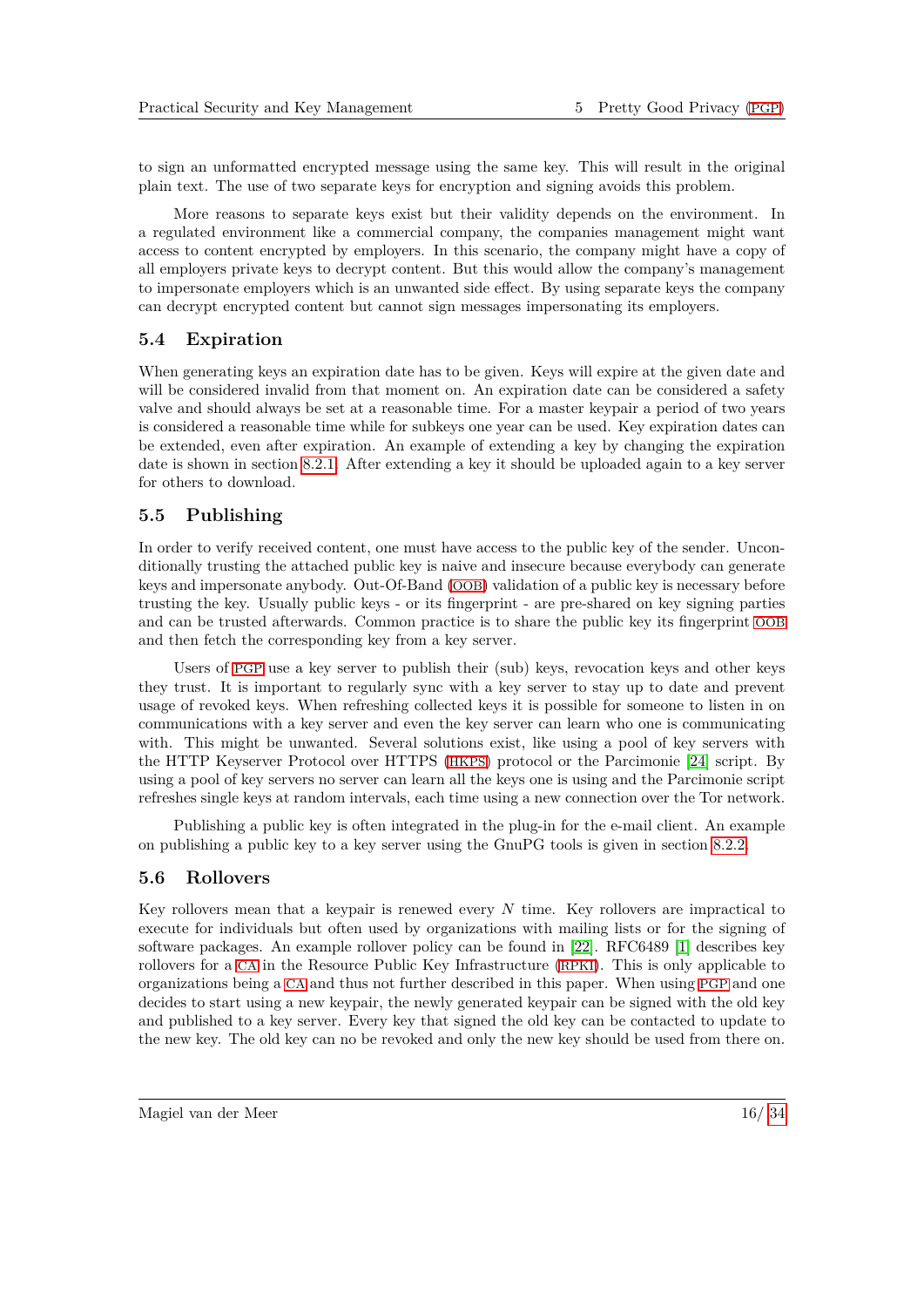### <span id="page-17-0"></span>**5.7 Web-of-trust**

In [PGP](#page-6-0) the web of trust is a decentralized web of people signing each others keys indicating to others that the signer trusts the signee. The trustworthiness of a public certificated is calculated by the Mean Shortest Distance ([MSD](#page-6-37)). If certificate *A* is trusted by *W* and *X*, the [MSD](#page-6-37) formula is  $\frac{Trustingcertificates}{Totalhops} = MSD$  which results in  $\frac{2}{2} = 1$ . When *X* is trusted by two more certificates *Y Z* the total hops grows to 6 since *Y* and *Z* are one hop further away from *A*. The [MSD](#page-6-37) of *A* now is  $\frac{2}{6} = 0.333$ . A more in-depth explanation is given in [\[10\]](#page-33-18).

Ab [MSD](#page-6-37) value close to 1 should not be treaded as trustworthy, one should still validate if the public key does belong to the intended recipient.

#### <span id="page-17-1"></span>**5.8 Revocation**

When using [PGP](#page-6-0) a different approach is necessary since there is no central point hosting a [CRL](#page-6-31) or [OCSP](#page-6-32). In [PGP](#page-6-0) a keypair can be revoked by publishing the revocation certificate generated based on the private key. A keypair cannot be revoked if the revocation certificate is not created beforehand and the owner has lost access to the private key (hence the expiration date). When the private key is compromised a revocation certificate should be published to a key server. Since users of [PGP](#page-6-0) regularly should refresh their local keyring, a revocation certificate should reach everybody who has the revoked key in their keyring. They can sign the revocation and send this to a key server.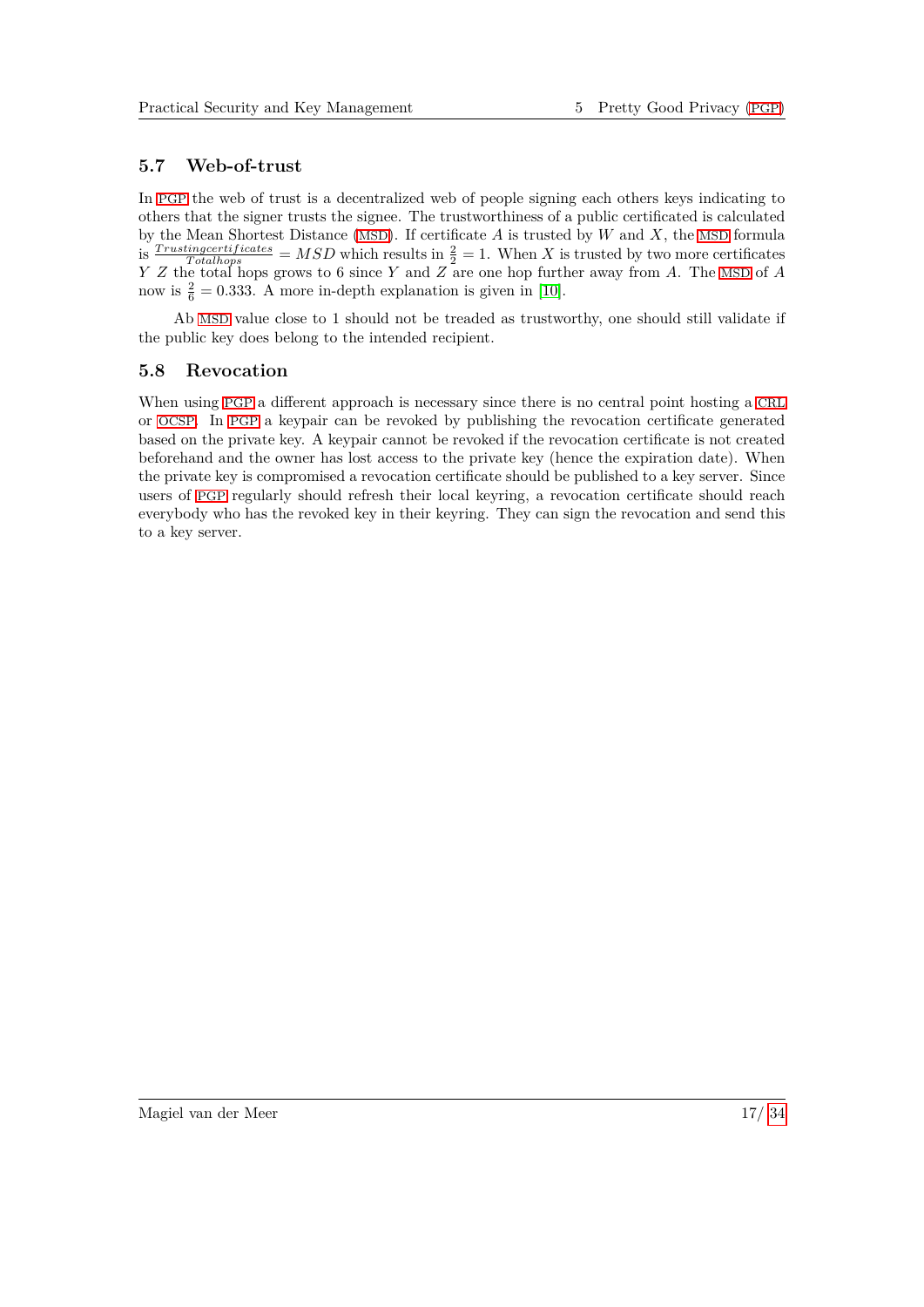# <span id="page-18-0"></span>**6 Client/server security**

Briefly explained, in the client/server model one server offers a service to one or more clients. Examples are a web service serving content for a client using the HyperText Transfer Protocol ([HTTP](#page-6-38)) protocol or a mail server ([MTA](#page-6-39)) receiving e-mail using the Simple Mail Transfer Protocol ([SMTP](#page-6-40)) protocol. The [HTTP](#page-6-38) and [SMTP](#page-6-40) traffic can be wrapped in a cryptographic protocol such as [TLS](#page-6-24) to secure the content and to authenticate the server to the client (and optionally the client to the server). Just like the defined protocols [HTTP](#page-6-38) and [SMTP](#page-6-40) the two entities (server and client) need to agree upon the cryptographic operations they will perform. These operations are defined in cryptographic protocols.

# <span id="page-18-1"></span>**6.1 Protocols**

A cryptographic protocol is a protocol that performs security-related tasks and applies cryptographic methods. Cryptographic protocols are used for secure transport of data over computer networks. A cryptographic protocol involves some or all of the following concepts<sup>[9](#page-18-3)</sup>.

- Key agreement or establishment
- Peer authentication
- Symmetric encryption and authentication
- Secure data transport
- Non-repudiation methods

Transport Layer Security is a cryptographic protocol which is widely spread and often used. [TLS](#page-6-24) uses asymmetric cryptography to authenticate peers and exchange a symmetric key used to encrypt data transferring between the peers. A cipher suite is chosen in the [TLS](#page-6-24) session initiation. The cipher suite dictates the methods used to authenticate peers, encrypt data and ensure data integrity. Current versions of [TLS](#page-6-24) and [SSL](#page-6-25) are [TLS](#page-6-24)1, [TLS](#page-6-24)1.1, [TLS](#page-6-24)1.2 and [SSL](#page-6-25)v3.

# <span id="page-18-2"></span>**6.2 Ciphers**

In cryptography a cipher is an algorithm used for encryption and decryption of data. It can be described as a series of steps to encrypt a given plaintext to a ciphertext. By reversing the steps, the given ciphertext can be decrypted back to the plaintext if the correct cipher key is used. The tasks a cipher suite performs are shown in Table [3.](#page-18-4) Examples of protocols used for each task are shown in the third column.

<span id="page-18-4"></span>

| Method                                                      | Goal                                   | Example            |  |
|-------------------------------------------------------------|----------------------------------------|--------------------|--|
| Key exchange $(Kx)$                                         | Define shared secret key on both sides | DH, ECDHE, ECDH    |  |
| Authentication (Au)                                         | Authenticate entities to each other    | RSA, DSS           |  |
| Encryption (Enc)                                            | Provide data confidentiality           | AES, DES           |  |
| Integrity (Mac)                                             | Prove data is not modified             | SHA, MD5           |  |
| Non-repudiation (Rep)                                       | Prove data is sent by sending entity   | Digital signatures |  |
| $\mathbf{m}$ -Ll- $\mathbf{a}$ . $\alpha$ $\ldots$ $\ldots$ |                                        |                    |  |

**Table 3:** Cipher protocols

As [TLS](#page-6-24) and [SSL](#page-6-25) support multiple combinations of ciphers, resulting in multiple cipher suits, communication between a client and server can only be possible if both support a common cipher

<span id="page-18-3"></span><sup>9</sup>From: [https://en.wikipedia.org/wiki/Cryptographic\\_protocol](https://en.wikipedia.org/wiki/Cryptographic_protocol)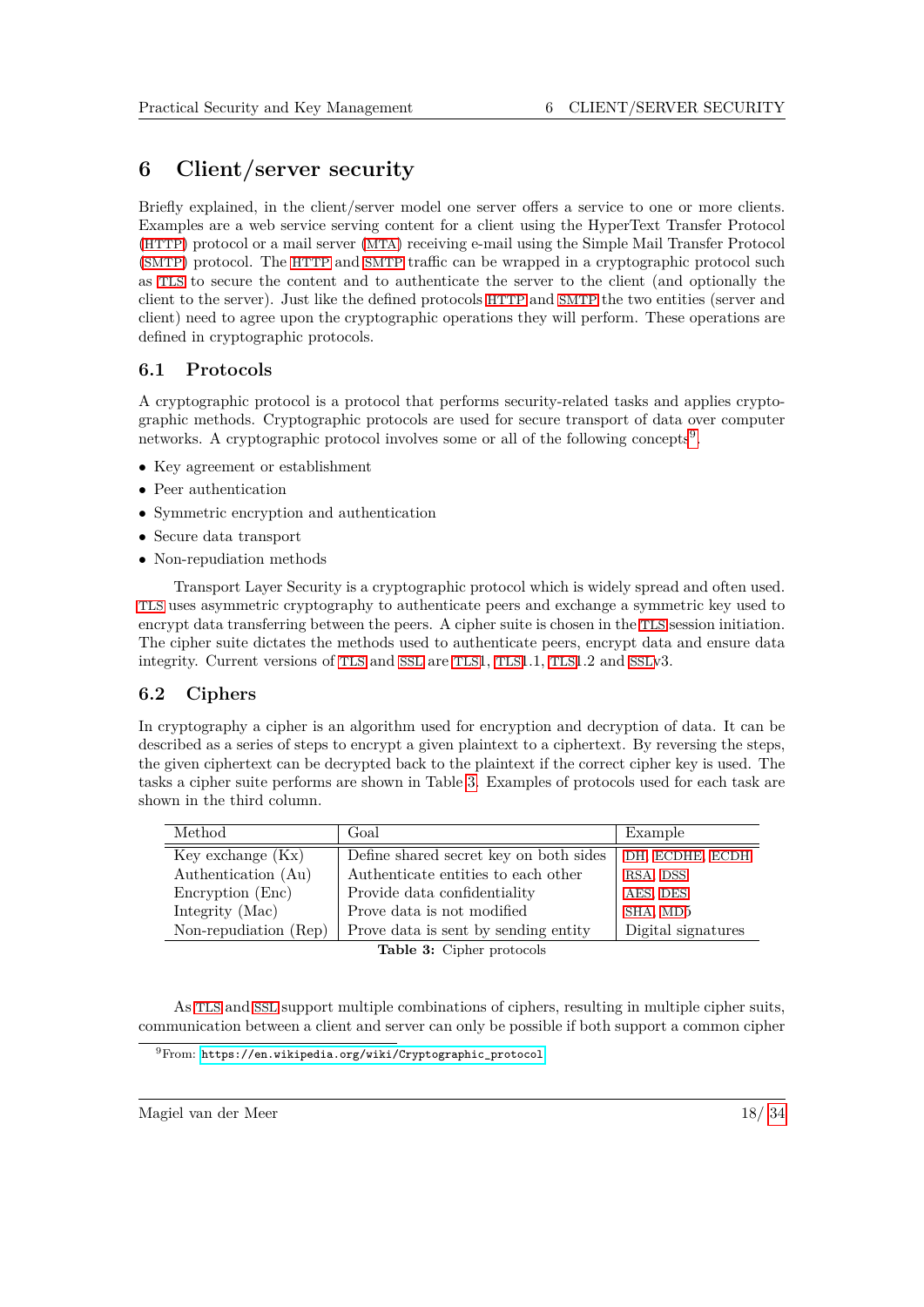suite. In modern [TLS](#page-6-24) protocols the client sends it list of supported ciphers and the server picks a common supported cipher suite. It is recommended for server operators to regularly evaluate the ciphers supported by the server. For instance, the encryption cipher  $RC4^{10}$  $RC4^{10}$  $RC4^{10}$  is considered broken [\[13\]](#page-33-19). Supporting weak or broken ciphers might not be wanted by the operator of a server. Directives on enabling or disabling certain cipher suits are given in section [8.3.1.](#page-28-4)

A string of good cipher suites to support is:

#### ECDH+AESGCM:ECDH+AES256:ECDH+AES128:DH+3DES:!ADH:!AECDH:!MD5

This string disables ciphers with anonymous key exchange (!ADH, !AECDH) and the weak hashing algorithm MD5. It favors ellipticity curve key exchange ([ECDH](#page-6-8)) and [AES](#page-6-2) encryption over the older and weaker [DH](#page-6-6) and 3[DES](#page-6-1). This string of cipher suites results, depending on other variables like HTTP Strict Transport Security ([HSTS](#page-6-44)), in an "A+" score on "Qualys SSL Labs SSL test<sup>"[11](#page-19-3)</sup> while offering backwards compatibility up to Microsoft Internet Explorer 7 on Windows Vista. To support Internet Explorer 6 on Windows XP add at least "TLS-RSA-3DES-EDECBC-SHA" to the string of cipher suites.

### <span id="page-19-0"></span>**6.3 Public key cryptography**

Public key cryptography is a set of cryptographic algorithms using two keys, one public and one secret. Both keys are unique but mathematically connected. Algorithms used are based on the mathematical problems integer factorization ([RSA](#page-6-9)), discrete logarithms ([DSA](#page-6-10)) or elliptic curve relationships ([ECDSA](#page-6-12), [ECC](#page-6-13)). The strength of public key cryptography relies on the fact that it is infeasible to compute the private key from the public key.

**Signing** of content usually is done with the senders private key. Others can verify the signature created by using the corresponding public key. Signing of messages or content provides for nonrepudiation.

**Encryption** of content is done with the receivers public key. The receiver can decrypt the received content with its private key.

It is computationally easy for any device to generate a public/private keypair. Everybody can generate a public key for any domain name or entity. How does one know a received public key actually identifies the sending entity? In the client/server model the public key of a service is sent by the server to the client. To prove the public key belongs to the sending server it is attached to a *public key certificate*. This certificate contains information on the identity of the server and is often signed by a third party like a [CA](#page-6-5). The [CA](#page-6-5) has verified the identity of the public key owner and has the public key certificate signed with its own private key. Because the [CA](#page-6-5)'s public key is available in the clients certificate storage, it can verify the signature and trust the received public key certificate.

#### <span id="page-19-1"></span>**6.4 Certificates**

**Certificate Authorities** are organizations who have their so called "root" certificate included in the major operating systems and Internet browsers. A [CA](#page-6-5) can sign other certificates, indicating they are to be trusted. When a [CA](#page-6-5) signs a certificate, a chain of trust is created which can be

<span id="page-19-2"></span><sup>10</sup>https://en.wikipedia.org/wiki/RC4

<span id="page-19-3"></span><sup>11</sup>https://www.ssllabs.com/ssltest/analyze.html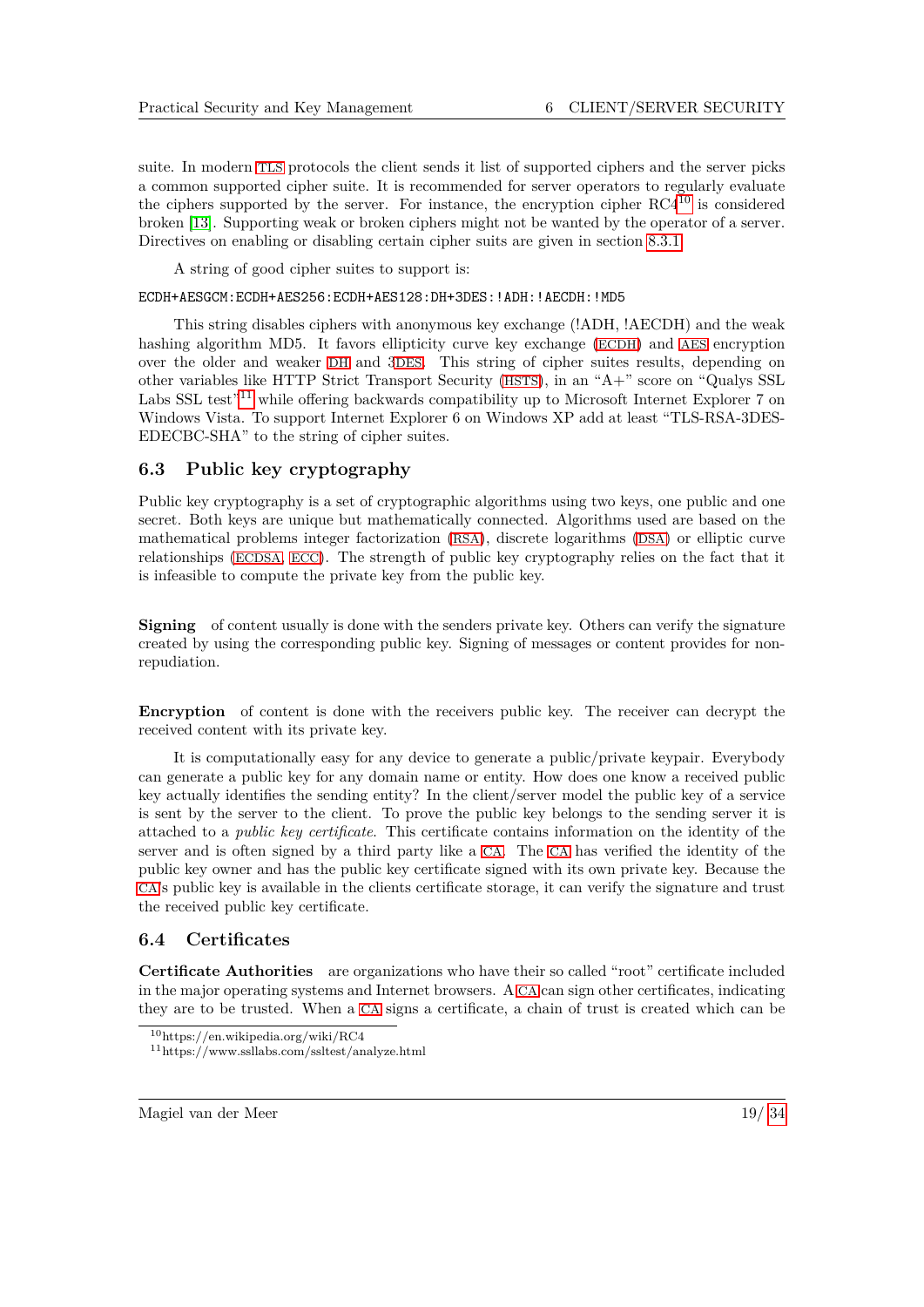presented by a server to a client. This chain of certificates can be verified by the client, thus determining if the server it is connecting to authentic.

[CA](#page-6-5)s often offer the possibility to let them generate a private key. This theoretically means a [CA](#page-6-5) can also give the private key to any other entity like a government. One might prefer to generate a private key and derive a Certificate Signing Request ([CSR](#page-6-45)) from the generated private key as explained in section [4.](#page-11-0) The [CSR](#page-6-45) can be used to request a signed public key from any [CA](#page-6-5) supporting Certificate Signing Requests. The [CA](#page-6-5) will probably use an intermediate certificate to sign the request. Intermediate certificates are signed by the root certificate and reduce the risk the root certificate should be revoked. The intermediate certificate is provided when a signed public certificate is requested.

**Self signed** are effectively the same as above, except for the fact that the client cannot verify a self signed certificate if the signing certificate is not present in its key store. It is up to the system administrator to spread a signing certificate over systems intended to verify the certificate. One should refrain from running a public service with a self-signed certificate as clients cannot successfully verify the chain of trust. An exception to this is a public service with a limit amount of end-users who can install the certificate. Services this applies to are Simple Mail Transfer Protocol Secure ([SMTPS](#page-6-46)) and Internet Message Access Protocol Secure ([IMAPS](#page-6-47)). In practice, this does not work for [HTTPS](#page-6-15). Web browsers tend to be more aggressive on killing secure connections than mail clients when the certificate does not match.

<span id="page-20-5"></span>**DNS-based Authentication of Named Entities ([DANE](#page-6-48))** is a method of spreading certificate fingerprints using the [DNSSec](#page-6-18) tree. A [SHA](#page-6-4)256 or [SHA](#page-6-4)512 [MAC](#page-6-3) is included as a DNS record in the [DNSSec](#page-6-18) tree and can be verified by a client receiving a certificate. This would bypass the traditional chain of trust dominated by [CA](#page-6-5)s but practical implementations are scarce at the time of writing.

#### <span id="page-20-4"></span>**6.4.1 Formats**

Public key certificates come in the X.509 format. X.509 is a ITU-T standard for Public Key Infrastucture. The X.509 standard defines the structure of a certificate. It binds an distinguished name, as an e-mail address or Domain Name System ([DNS](#page-6-49)) entry, to a public key forming a certificate. The latest X.509 version (version 3) is defined in RFC3280<sup>[12](#page-20-1)</sup>.

X.509 certificates are often represented as Base64[13](#page-20-2) encoded certificates with the extension .[PEM](#page-6-30). The decoded certificate is often in Distinguished Encoding Rules  $(DER)^{14}$  $(DER)^{14}$  $(DER)^{14}$  $(DER)^{14}$  $(DER)^{14}$  format with an extension .cer, .crt or .der. The [PKCS](#page-6-28)#12 standard allows for a public and private key (which is passphrase protected) to reside in the same file with an .p12 extension. The formats defined by standards and what extensions are often used in practice are shown in Table [4.](#page-21-2)

<span id="page-20-0"></span>**Revocation** Two solutions to revoke a signed public key are [CRL](#page-6-31) and [OCSP](#page-6-32). With a [CRL](#page-6-31) the clients verifying a certificate chain will periodically download the [CRL](#page-6-31) from the URL specified in the public key's signing key. Several problems exist with a [CRL](#page-6-31).

<span id="page-20-1"></span><sup>12</sup><http://www.ietf.org/rfc/rfc3280.txt>

<span id="page-20-2"></span><sup>13</sup><https://en.wikipedia.org/wiki/Base64>

<span id="page-20-3"></span><sup>14</sup>[https://en.wikipedia.org/wiki/X.690#DER\\_encoding](https://en.wikipedia.org/wiki/X.690#DER_encoding)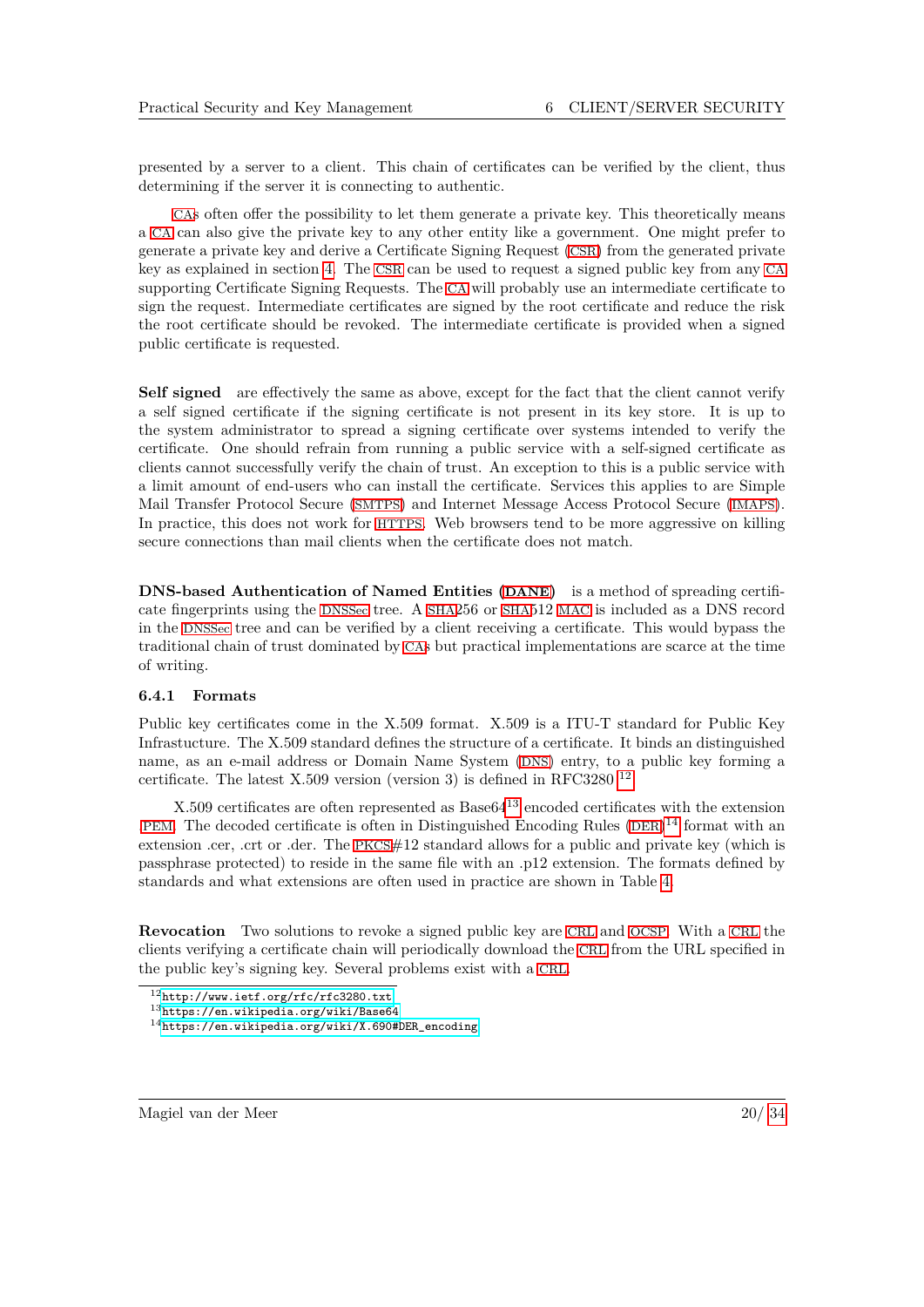<span id="page-21-2"></span>

| Formats defined                 |                         |                                     |  |  |
|---------------------------------|-------------------------|-------------------------------------|--|--|
| Format                          | Extension               | Example                             |  |  |
| Base <sub>64</sub>              | .pem                    | Single key, public or private       |  |  |
| DER.                            | .crt, .cer, .der        | Single key, public or private       |  |  |
| PKCS#12                         | .p12                    | Public and private key              |  |  |
| Formats encountered in practice |                         |                                     |  |  |
| Private key                     | Extension omitted, .key | Private key, often in Base64 format |  |  |
| Public key                      | .pub                    | Public key, often in Base64 format  |  |  |
| CA public key                   | .cert, .crt, .pem, .ca  | CA (intermediate) public key        |  |  |

|  | <b>Table 4:</b> Certificate formats |
|--|-------------------------------------|

- 1. The [CRL](#page-6-31) is checked periodically for performance reasons and thus a revoked certificate will not propagate fast enough.
- 2. A [CRL](#page-6-31) introduces a single point of failure; an unreachable [CRL](#page-6-31) leaves revoked certificates considered valid by the clients.
- <span id="page-21-3"></span>3. A [CRL](#page-6-31) contains all the certificates signed by that authority and it can cost quite some performance on the client to process a [CRL](#page-6-31).

In [OCSP](#page-6-32), a client can request the state of a certificate by sending an "[OCSP](#page-6-32) request" to the signing authority. The signing authority replies with a signed, successful "[OCSP](#page-6-32) response" when the certificate is valid. A client now is ensured the received certificate is not revoked. When the intermediate server is requesting the [OCSP](#page-6-32) response from the [CA](#page-6-5) on behalf of the servers client it is called certificate stapling. In the original [OCSP](#page-6-32) protocol the client checks the validity of a public key at the signing [CA](#page-6-5). When using stapling with a (web)service, the server performs this check and forwards this to the client. The response from the [CA](#page-6-5) is signed by the [CA](#page-6-5) and thus the server cannot modify the response without the client failing to verify the [OCSP](#page-6-32) result. A server can cache the [OCSP](#page-6-32) response for a configurable time. This reduces the load on the [CA](#page-6-5)s [OCSP](#page-6-32) servers.

## <span id="page-21-0"></span>**6.5 Public Key Infrastucture**

A simple representation of a Public Key Infrastucture ([PKI](#page-6-51)) is shown in Figure [1.](#page-22-1) A Certificate Authority is an organization issuing certificates to entities. If one chooses to trust a [CA](#page-6-5), one can verify all the entities signed by the [CA](#page-6-5). Root certificates of [CA](#page-6-5)s are included by browsers and operating systems so users can verify received certificates against the root certificate. Everybody can build a [PKI](#page-6-51) and become a [CA](#page-6-5) but it is hard to get the root certificate included in browsers and operating systems. [CA](#page-6-5) who want their root certificate certified and included by browsers are required to get audited by an [ETSI](#page-6-52) and/or Webtrust certified auditor. European Telecommunications Standards Institute is the European organization responsible for standardization of IT within Europe. Webtrust is the North American counterpart. Both are responsible for certifying the [CA](#page-6-5)s within their region.

[CA](#page-6-5)s included by browsers are known as "well-known" certificate authorities. Some examples are Verisign, GlobalSign, Entrust, DigiCert and Comodo.

## <span id="page-21-1"></span>**6.6 Web & Mail servers**

Web and mail servers use [TLS](#page-6-24) so the client can verify the server's identity. Yet in both situations the clients responds quite differently to an invalid server. When initiating an [HTTPS](#page-6-15) connection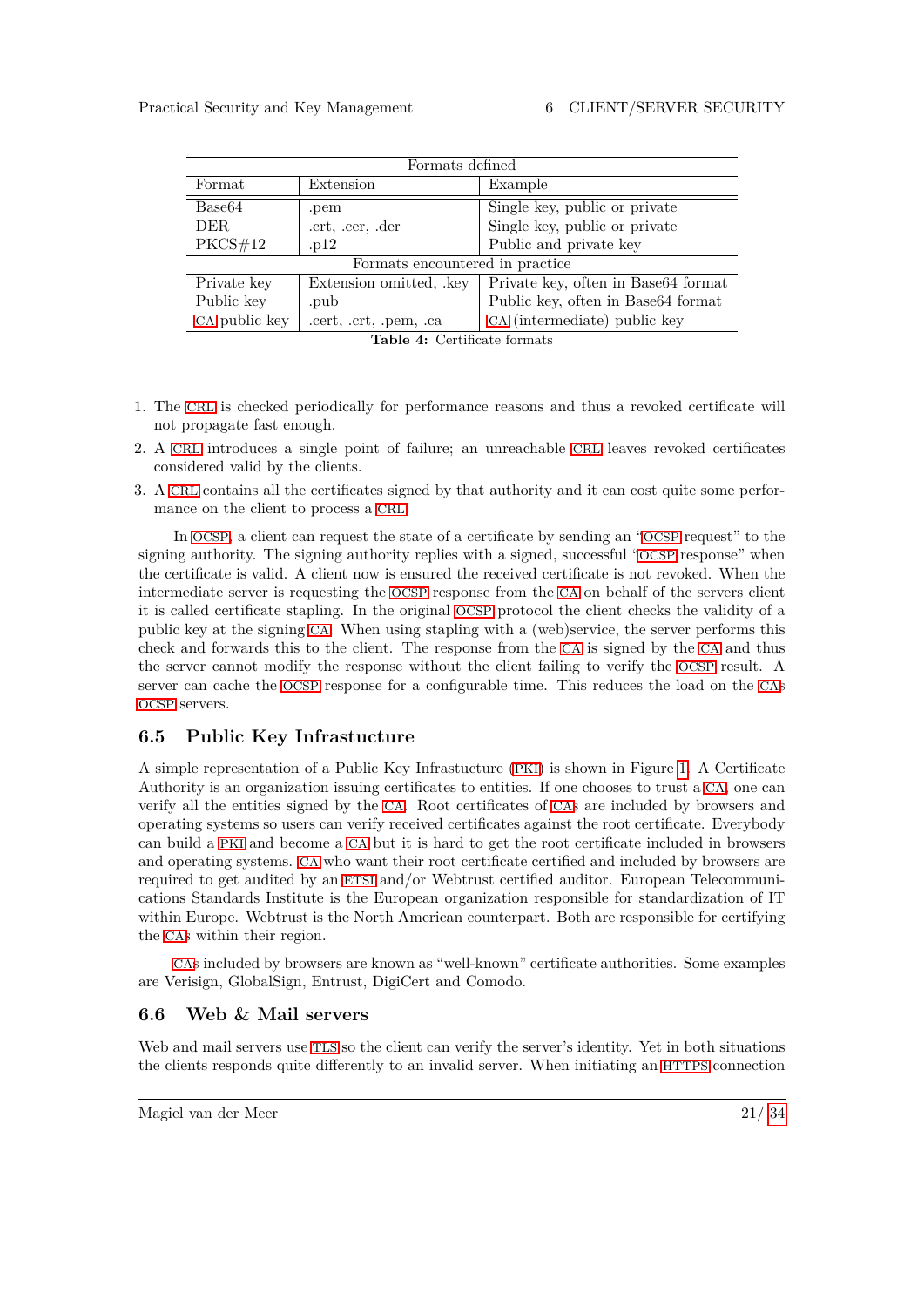<span id="page-22-1"></span>

**Figure 1:** [PKI](#page-6-51) infrastructure

to a web server with an untrusted and/or invalid certificate the browser kills the connection and depending on the implementation of the client can or cannot manually continue to the untrusted web site. In [SMTP](#page-6-40) a certificate can be requested but independent of the result of the validation check, an encrypted [SMTP](#page-6-40) session is initiated. This prevents an eavesdropper from listening in on the connection but with a little bit more effort the eavesdropper can launch a [MitM](#page-6-7) attack and still see data being transmitted or even change contents along the way.

In both [HTTPS](#page-6-15) and [SMTPS](#page-6-46) it is quite uncommon for the server to validate the client. In [HTTPS](#page-6-15) this would not always be of added value because of the public nature of a web server, but in [SMTPS](#page-6-46) it certainly would. When a sending SMTP server is obligated to present a valid certificate it would significantly reduce the amount of spam being received since it would be impossible to send mail from an (non-)existing domain name without owning it.

Configuration examples of the HTTP server Nginx and the SMTP server Postfix are given in section [8.3.1](#page-28-4) and [8.3.2.](#page-29-0) The examples are limited to the configuration necessary to set up and maintain a TLS enabled service.

Since a good [HTTPS](#page-6-15) connection is impenetrable it is more feasible to attack the [TLS](#page-6-24) initiation with a down-grade or [MitM](#page-6-7) attack. Often browsers initiate the session with a web server using plain [HTTP](#page-6-38) and upgrade to [HTTPS](#page-6-15) later. The server can return an [HSTS](#page-6-44) header telling the browser to use only use [HTTPS](#page-6-15) in the future for all Universal Resource Locator ([URL](#page-6-53))s presented in the website. It then also tells the browser not to accept self-signed certificates. The next time the browser connects to the web server it will skip the [HTTP](#page-6-38) part and start using [HTTPS](#page-6-15) immediately. This greatly reduces the abilities a [MitM](#page-6-7) attacker has.

#### <span id="page-22-0"></span>**6.7 Remote access**

[SSH](#page-6-33) is a method of accessing remote servers securely. It uses its own implementation of public key cryptography and thus doesn't use [TLS](#page-6-24). The most wide spread implementation of [SSH](#page-6-33) is OpenSSH. Quite recent TinySSH was released. This is an implementation based on the crypto library Networking and Cryptography library ([NaCl](#page-6-54)) [\[2\]](#page-33-20) which uses only Elliptic Curve cryptog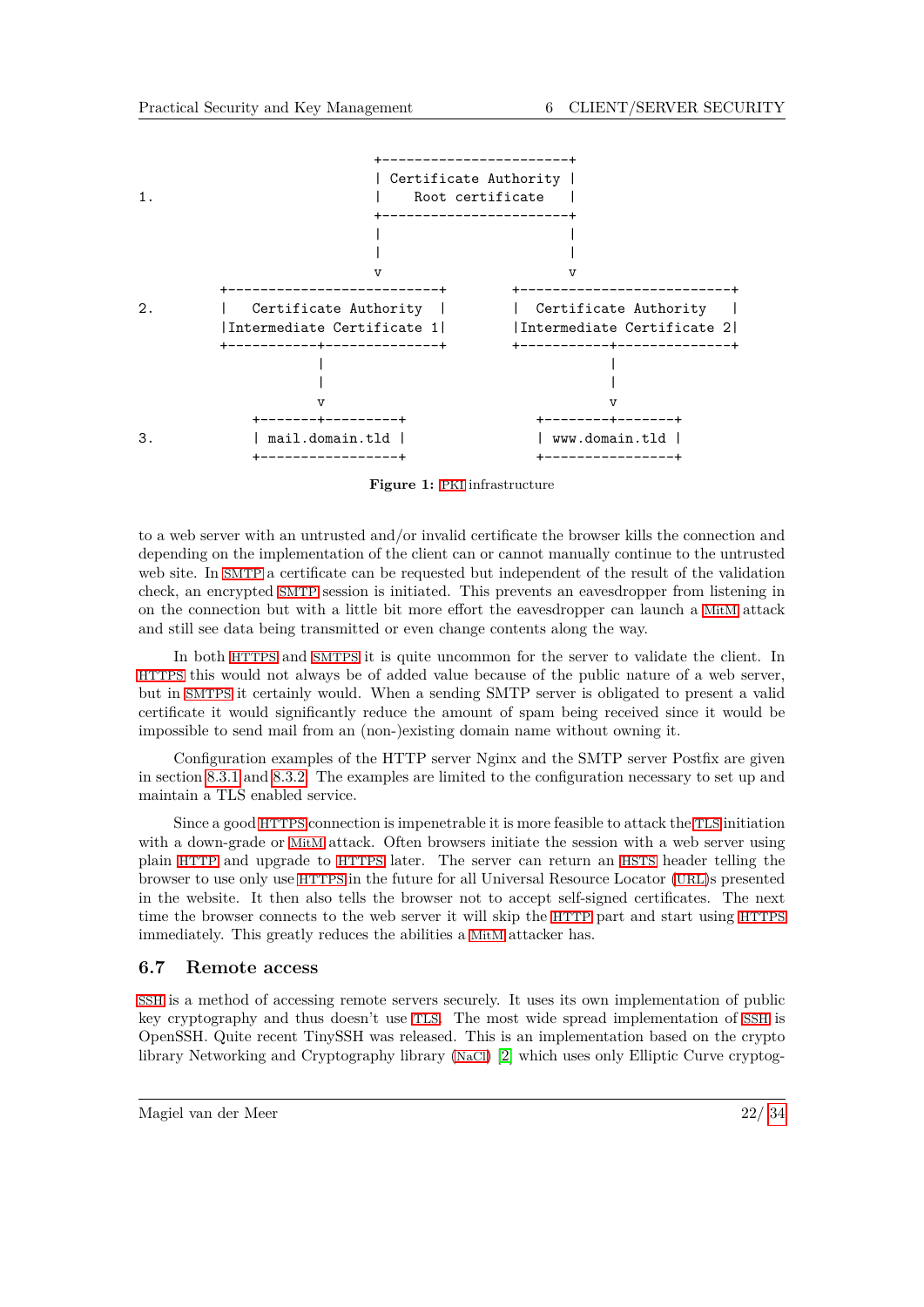raphy. [NaCl](#page-6-54) is designed and developed by Daniel Bernstein et al. The current state of the project is in the experimental phase.

[SSH](#page-6-33) generates a fingerprint which is used for authentication of the server. A client stores the received fingerprint in a file called "known hosts" with the server's connection name, which is either an Internet Protocol ([IP](#page-6-55)) address or a [DNS](#page-6-49) name. When the client detects another fingerprint, it aborts the connection and notifies the user of a possible connection hijacking attempt. This security mechanism prevents a seamless rollover of keys but greatly enhances security because fingerprint can be verified by the

Installation and configuration examples of OpenSSH including Secure SHell FingerPrint ([SSHFP](#page-6-56)) are given in section [8.3.3.](#page-30-0)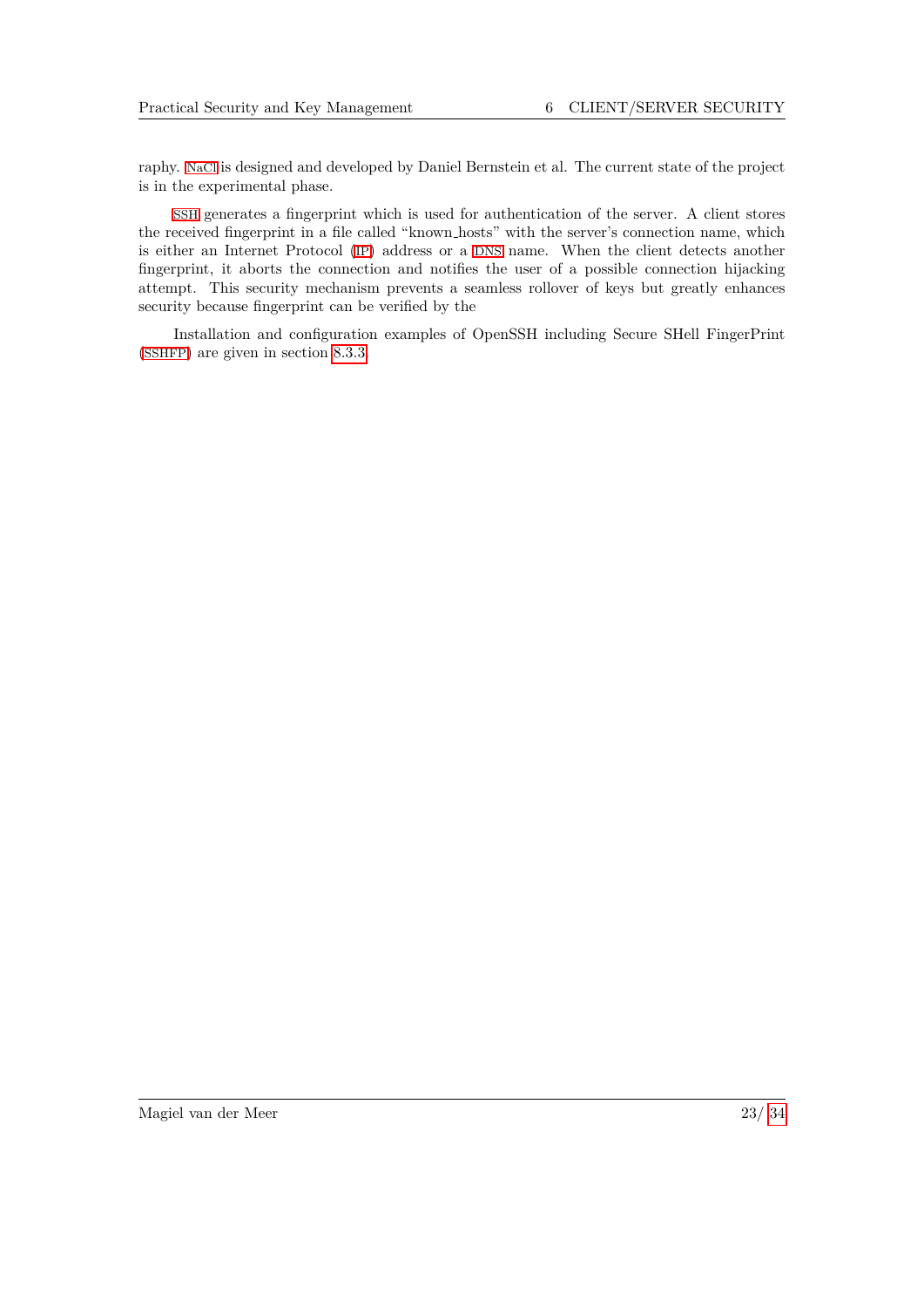# <span id="page-24-0"></span>**7 Conclusion**

A lot of information on applying security is available in the Internet. This information is often out-dated and does not always work. This paper defines the current (June 2014) best approach on key management, personal security and client/server security.

# **Security levels**

Three security levels are defined to give guidelines on practical security. These levels are basic, medium and high. Guidelines from each level might be mixed with each other, depending on ones situation.

# **Key management**

Security comes at a price of increased operations and knowledge. To keep security secure, endusers need some knowledge of public key cryptography. End-users generally do not have the urge to keep executing time-consuming procedures that hampers them in their work. In high secure environments, they should be educated on the consequences of failing to adhere to the security standards while keeping the standards as easy understandable as possible.

# **Personal security**

Multiple options for secure personal communications are available. With upcoming projects like Mailpile and Protonmail it is clear there is an obvious need for communication solutions with privacy in mind. While [PGP](#page-6-0) has been available for years it is still a hassle to implement and work with for non-technical minded people. It still remains a challenge to educate users of [PGP](#page-6-0) in signing, publishing and revoking keys. The concepts behind [PGP](#page-6-0) are not easy to grasp on and the level of adoption is low.

# **Client/server**

While the lack of adoption of [PGP](#page-6-0) is more an end-user issue, secure client/server communications have other challenges. System administrators focus on a working service and security is often neglected. Documentation for server side applications is available but not always easy to read. A lot of blog posts on configuring a web server with SSL can be found online but those often advise outdated configurations and cryptographic parameters.

Hardware Security Modules offer cryptographic operations and try to do that in a secure manner. [HSM](#page-6-27) are often closed source, proprietary devices added to systems (as USB or PCI(e) device) or networks. For operating an [HSM](#page-6-27) even more knowledge is a requisite and not all server side applications may work with the device. The [HSM](#page-6-27) introduces a new single point of failure in the network or system.

# **Guidelines on keys**

The following list sums up a list of minimal requirements one should adhere to when working with keys. Table [5](#page-26-0) gives an overview of guidelines on key generation, distribution, revocation and storage plotted against the defined security levels.

- Prefer [ECC](#page-6-13) algorithms over [DSA](#page-6-10) and [RSA](#page-6-9)
- Use [RSA](#page-6-9) when [ECC](#page-6-13) is not available
- Note that some believe [NIST](#page-6-11) [ECC](#page-6-13) curves have a back-door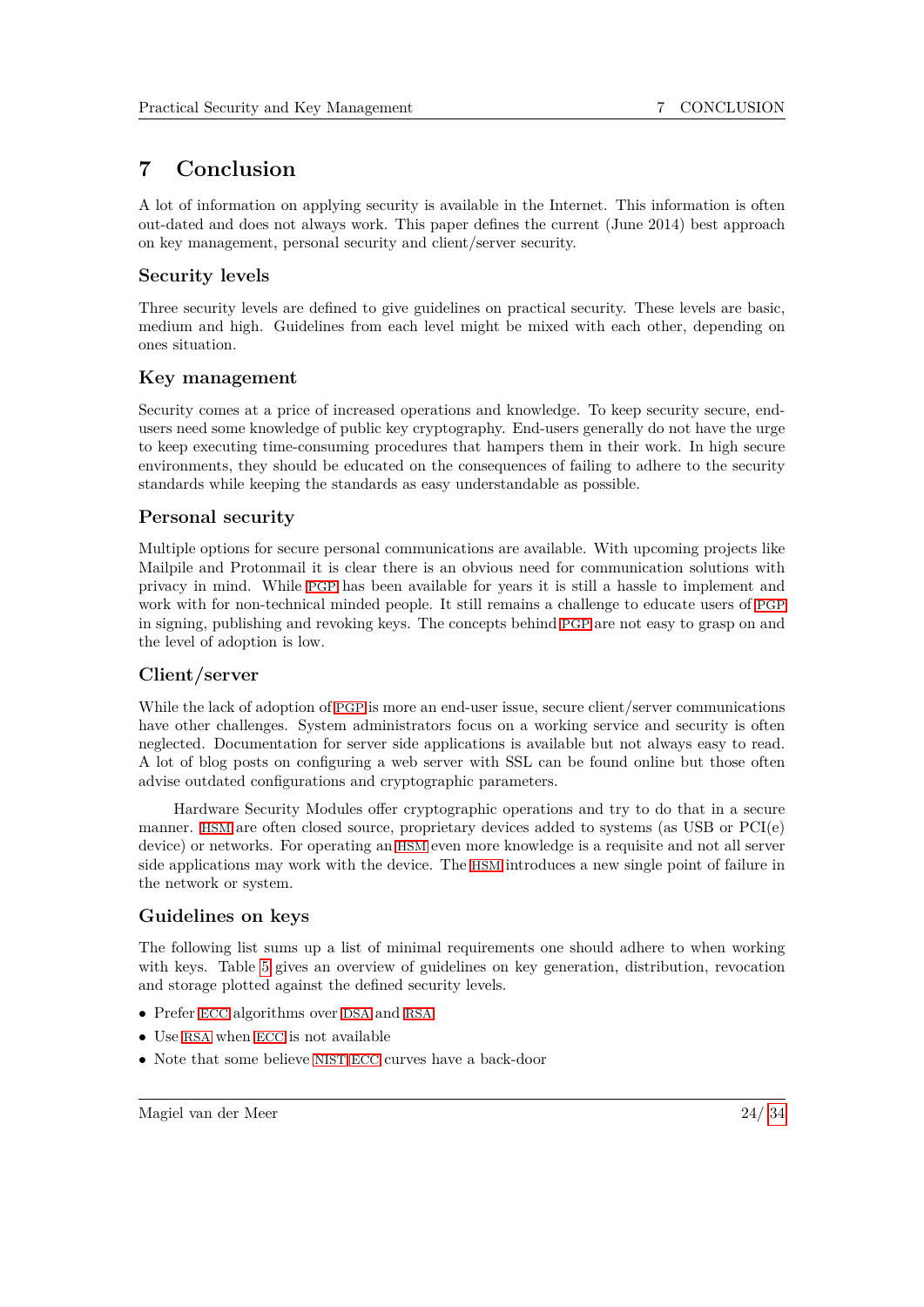- Use Ed25519 if available
- Use [ECC](#page-6-13) with a key length of at least 256 bit
- When using [RSA](#page-6-9), use 2048 bit key lengths for up to the year 2030
- Use longer key lengths for communications extending after 2030
- Prefer and use [AES](#page-6-2) if available
- Use [AES](#page-6-2) with a key length of at least 128 bit
- Use at least [SHA](#page-6-4)2-256 for digital signatures and hash-only applications
- Use at least [SHA](#page-6-4)2-224 for keyed-Hash Message Authentication Code ([HMAC](#page-6-57)), key derivation functions and random number generation processes
- Always backup private keys

## **Future work**

- Keep observing progression on [DSA](#page-6-10) and [RSA](#page-6-9) cracking
- Think of what to do when [RSA](#page-6-9) and [ECC](#page-6-13) breaks
- Implement [DANE](#page-6-48) as certificate validator in [PGP](#page-6-0)
- Develop community-driven platform with up-to-date information on security and host this publicly available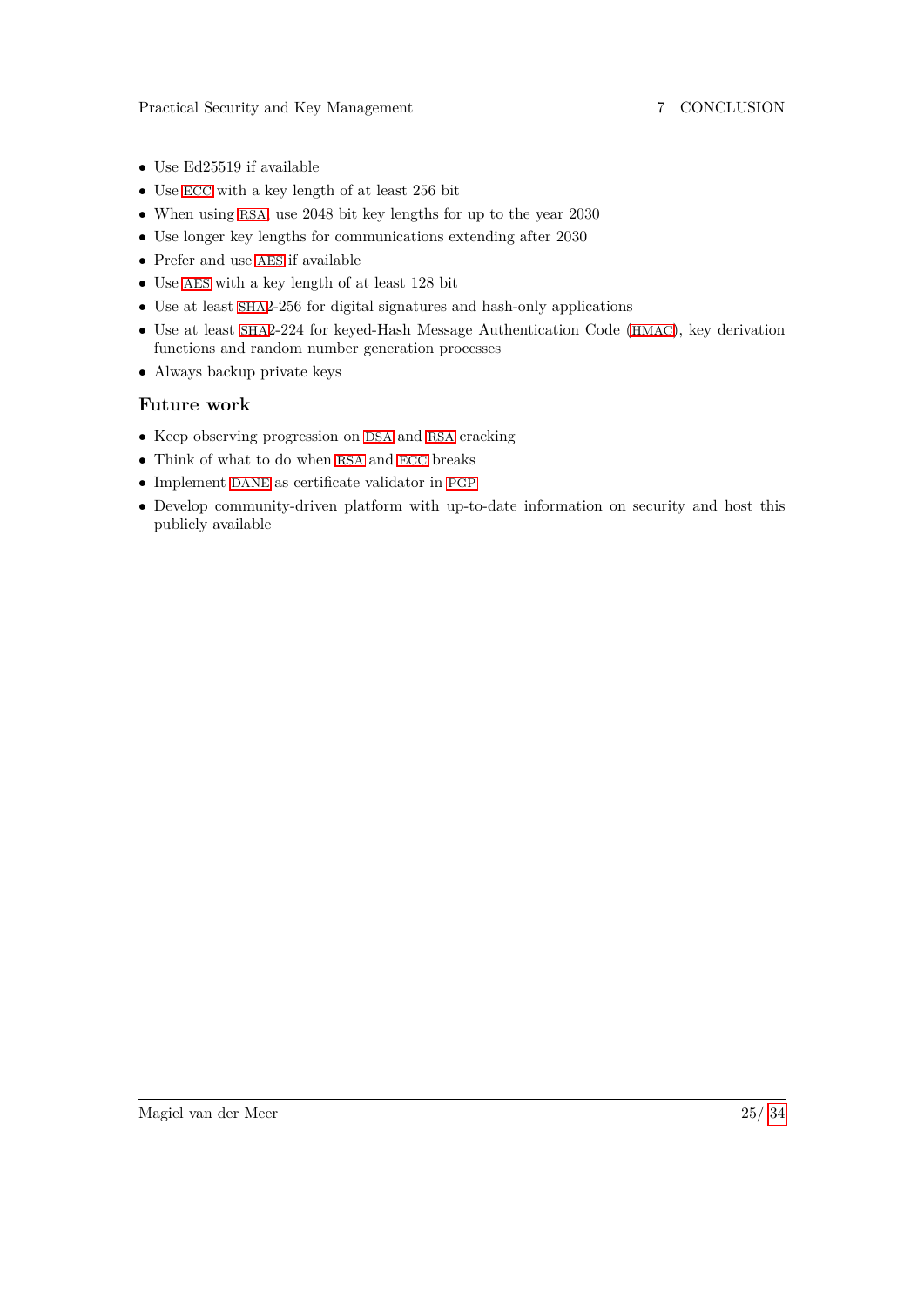<span id="page-26-0"></span>

| Service:     | Level        | Key generation                                                            | Distribution                                  | Revocation                                            | Storage                                      |
|--------------|--------------|---------------------------------------------------------------------------|-----------------------------------------------|-------------------------------------------------------|----------------------------------------------|
| PKI          | <b>Basic</b> | A PKI might not be suitable here                                          | N.A.                                          | N.A.                                                  | N.A.                                         |
|              | Medium       | Offline environment/HSM for generation of                                 | Publish SubCA to clients                      | Include CRL/OCSP in SubCA                             | Dedicated machine for PKI operations,        |
|              |              | keys, SubCA for signing                                                   |                                               |                                                       | private keys backup at trusted 3rd           |
|              |              |                                                                           |                                               |                                                       | party                                        |
|              | High         | Offline environment/HSM for generation of                                 | Publish SubCA to clients, Consideration: ET-  | Include CRL/OCSP in SubCA                             | Dedicated machine for PKI operations,        |
|              |              | keys, SubCA for signing                                                   | SI/Webtrust certification                     |                                                       | private keys backup at trusted 3rd           |
| PGP          | <b>Basic</b> | Secure generate keypair, RSA>=2048bit, sign                               | Publish public key to keyserver               | Save revocation certificate separate                  | party<br>On workstation                      |
|              |              | public key                                                                |                                               | from private key; USB drive/printed                   |                                              |
|              |              |                                                                           |                                               | copy                                                  |                                              |
|              | Medium       | Use offline system for keypair generation, sign                           | Publish public key to keyserver               | Save revocation certificate separate                  | Private key on smartcard/offline sys-        |
|              |              | public key, detach private key                                            |                                               | from private key; USB drive/printed                   | tem, consider private key escrow for         |
|              |              |                                                                           |                                               | copy, Escrow revocation certificate                   | backup purpose                               |
|              | High         | Secure generate keypair on offline system,                                | Publish public key to keyserver, consider CA- | Save revocation certificate separate                  | Use HSM for storage, consider private        |
|              |              | RSA>=2048bit, sign public key, detach pri-                                | like set-up                                   | from private key; USB drive/printed                   | key escrow for backup purpose                |
|              |              | vate key                                                                  |                                               | copy, Escrow revocation certificate                   |                                              |
| <b>HTTPS</b> | <b>Basic</b> | Secure generate key and get CSR signed by a                               | Distribution done by CA                       | CA<br>available<br>Use<br>methods                     | Store key available to service               |
|              |              | well-known CA, i.e. StartSSL                                              |                                               | (CRL/OCSP)                                            |                                              |
|              | Medium       | Secure generate key and get CSR signed by a                               | Distribution done by CA                       | CA<br>available<br>Use<br>methods                     | Store key available to service               |
|              |              | well-known CA, i.e. Gandhi                                                |                                               | (CRL/OCSP)                                            |                                              |
|              | High         | Use HSM for key generation, get signed by a                               | Distribution done by CA                       | CA<br>available<br>methods<br>Use                     | Use HSM for storage & private key op-        |
| <b>HTTPS</b> | <b>Basic</b> | well-known CA, i.e. Verisign<br>Set-up PKI, sign client CSR/generate keys | To OOB authenticated clients over HTTPS.      | (CRL/OCSP)<br>Keep copy client public key for revoca- | erations<br>Store keys available to service  |
|              |              |                                                                           | other OOB methods                             | tion                                                  |                                              |
| (with)       | Medium       | Set-up PKI, sign client $\rm{CSR}/\rm{generate}$ keys                     | To OOB authenticated clients over HTTPS,      | Keep copy client public key for revoca-               | Store keys available to service              |
| client       |              |                                                                           | other OOB methods                             | tion                                                  |                                              |
| verific-     | High         | Set-up PKI using<br>HSM,<br>client<br>sign                                | To OOB authenticated clients over HTTPS,      | Keep copy client public key for revoca-               | Use HSM for storage & private key op-        |
| ation)       |              | $CSR/generate$ keys                                                       | other OOB methods                             | tion                                                  | erations                                     |
| <b>SMTPS</b> | <b>Basic</b> | Self-signed certificate                                                   | Distribution not mandatory, might use DANE    | None                                                  | Store key available to service               |
|              |              |                                                                           | for OOB validation                            |                                                       |                                              |
|              | Medium       | Secure generate key and get CSR signed by a                               | Distribution done by CA, additionally use     | available<br>CA<br>methods<br>Use                     | Store key available to service               |
|              |              | well-known CA                                                             | <b>DANE</b>                                   | (CRL/OCSP)                                            |                                              |
|              | High         | Use HSM or secure system for key generation,                              | Distribution done by CA                       | available<br>Use<br>CA<br>methods                     | Store key available to service, use HSM      |
|              |              | get signed by a well-known CA                                             |                                               | (CRL/OCSP)                                            | if supported by Mail Transfer Agent<br>(MTA) |
| <b>IMAPS</b> | <b>Basic</b> | Self-signed certificate                                                   | Distribute to managed clients                 | None                                                  | Store key available to service               |
|              | Medium       | Secure generate key and get CSR signed by a                               | Distribution done by CA                       | available<br>Use<br>CA<br>methods                     | Store key available to service               |
|              |              | well-known CA                                                             |                                               | (CRL/OCSP)                                            |                                              |
|              | High         | Use HSM or secure system for key generation,                              | Distribution done by CA                       | CA<br>available<br>Use<br>methods                     | Store key available to service, use HSM      |
|              |              | get signed by a well-known CA                                             |                                               | (CRL/OCSP)                                            | if supported by Mail Delivery Agent          |
|              |              |                                                                           |                                               |                                                       | (MDA)                                        |

**Table 5:** The overview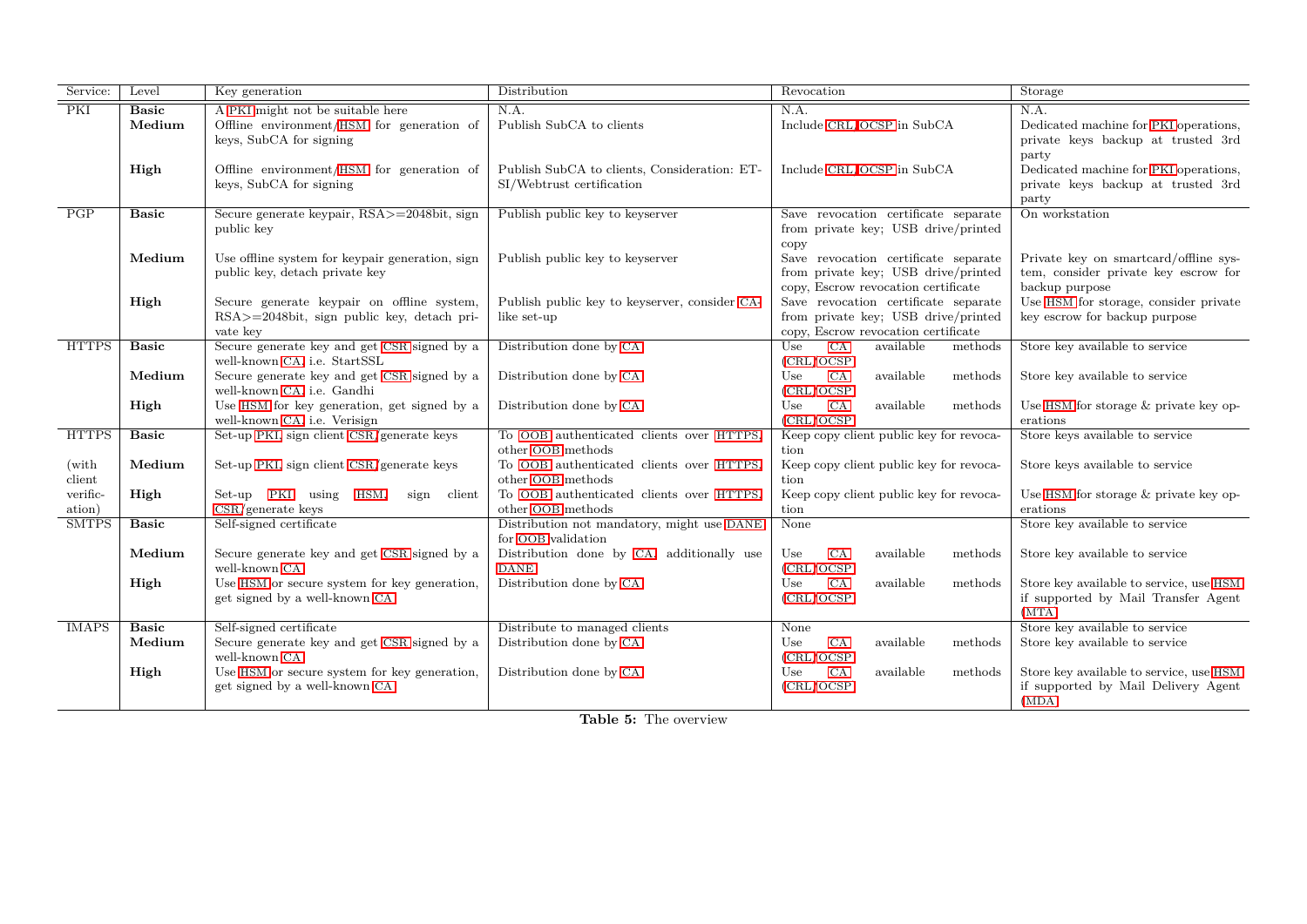# <span id="page-27-0"></span>**8 Practical**

#### <span id="page-27-1"></span>**8.1 Key management**

#### **Generation**

This section explains how to generate a private key using OpenSSL and how to get it signed by a [CA](#page-6-5).

- 1. [4.1:](#page-11-1) Make sure system is free of malware and/or trojans
- 2. [4.2:](#page-11-2) Generate a private key and save it in the current directory.

**[RSA](#page-6-9)** Use the following *openssl* command to generate a 2048 bit [RSA](#page-6-9) private key using [AES](#page-6-2)128:

```
touch private.key
$ chmod 400 private.key
$ openssl genrsa -aes128 -out private.key 2048
Enter pass phrase for private key: [Enter pass phrase]
Verifying − Enter pass phrase for private key: [Enter pass phrase]
```
**[ECC](#page-6-13)** Use the following *openssl* command to generate an [ECC](#page-6-13) private key. Not all [CA](#page-6-5)s might support [ECC](#page-6-13) yet and not all curves are considered safe. See [1.](#page-4-1)

```
$ touch private.key
$ chmod 400 private.key<br>$ openssl ecparam -\text{name}openssl ecparam –name prime192v3 –genkey –out private.key
```
3. Create [CSR](#page-6-45) from private key and answer the questions. Make sure the Common Name matches the Fully Qualified Domain Name ([FQDN](#page-6-69)) of the server.

```
$ openssl req −out request.csr −key private.key −new
Enter pass phrase for private key: [Enter pass phrase]
[Answer questions]
```
- 4. [6.4:](#page-19-1) The *request.csr* can be safely sent to any [CA](#page-6-5) of choice. The [CA](#page-6-5) will sign the [CSR](#page-6-45) with their public key and provide a signed public key along with their signing public key and optionally a intermediate certificate.
- 5. [6.4.1:](#page-20-4) After receiving the signed public key, one should end up with the following files for usage in an arbitrary application. The extensions and file formats might differ; it depends on the [CA](#page-6-5) what they choose.

```
$1sprivate.key
request.csr
public.crt
public-ca.crt
intermediate-classx.crt
```
6. Some clients will require the *intermediate-classx.crt* file to be presented by the server to verify the chain of trust. Multiple public key certificates can be concatenated in the same file. The order of which does matter. The intermediate certificate can be omitted if not given by the [CA](#page-6-5).

```
$ cat public.crt intermediate-classx.crt public-ca.crt >> bundle.crt
```
Magiel van der Meer 27/ [34](#page-34-0)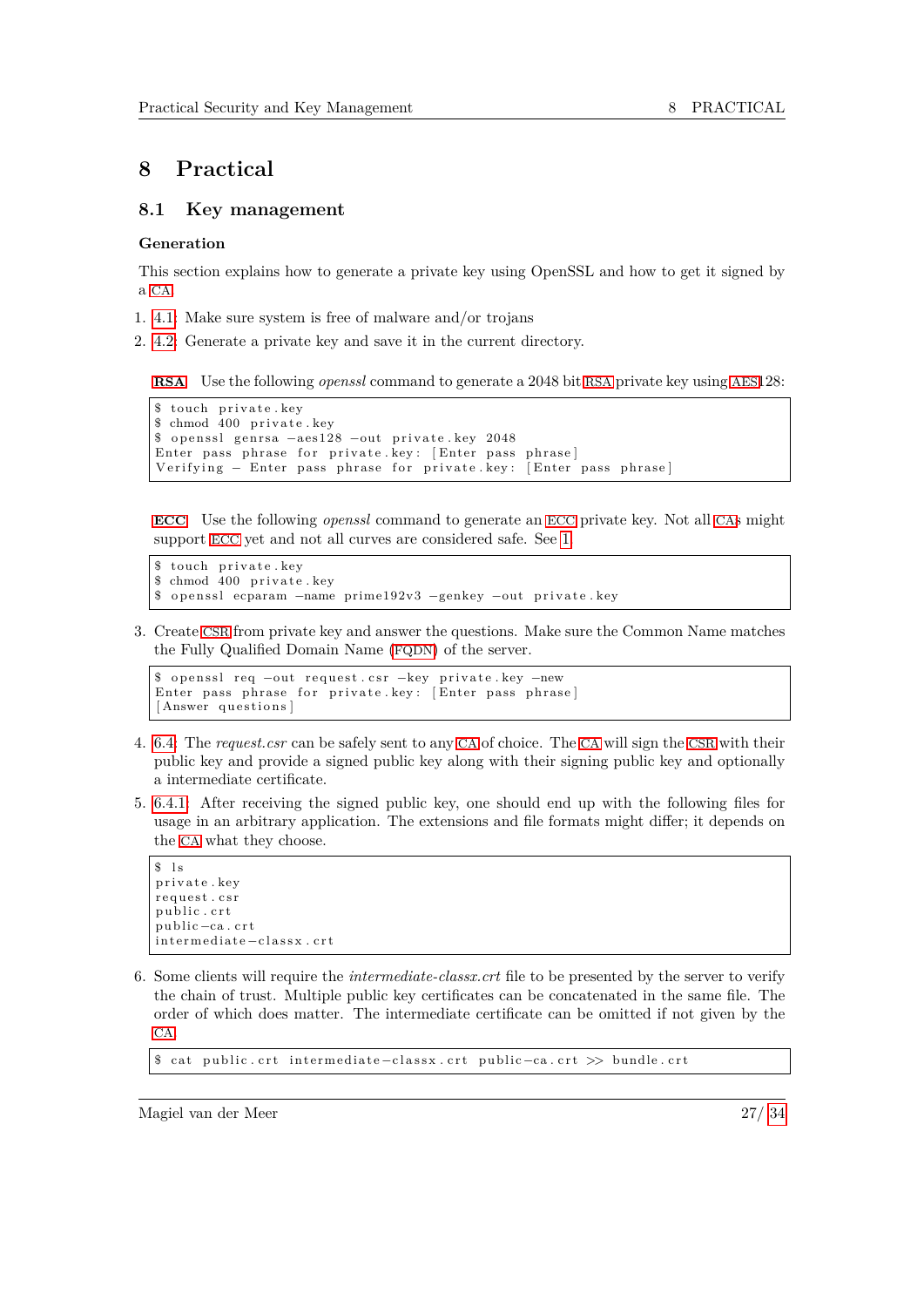A client verifies from the first line downwards, thus verifying *public.crt* with *intermediateclassx.crt* and the intermediate certificate with *public-ca.crt*. The *public-ca.crt* should be available in the clients public key cache.

#### <span id="page-28-0"></span>**8.2 [PGP](#page-6-0)**

The following commands need to be executed in order to generate a safe keypair on an offline system (System *A*). The last command imports the exported keypair on the production system (System *B*). When *A* is the online production system, the last command on *B* can be omitted.

```
A: <sup>~</sup> $ gpg —–gen–key
A: <sup>*</sup> $ gpg --edit-key <thegiven@email.address>
gpg> s e t p r e f AES256 SHA512 ZLIB BZIP2 ZIP
gpg> addkey
gpg> s a ve
A: \tilde{ }$ gpg --output the given@email.address.gpg.rev \
  −−gen−re v o ke the gi ven@em ail . a d d r e s s
A: ~$ gpg --export-secret-subkeys \
  the given@email.address > subkeys
B: <sup>*</sup> $ gpg --import subkeys
```
#### <span id="page-28-2"></span>**8.2.1 Expiration**

```
A: <sup>~</sup> $ gpg --edit -key <thegiven@email.address>
gpg> e x pi r e
gpg> e x pi r e
Changing expiration time for the primary key
Please specify how long the key should be valid.
          0 = \text{key does not expire}\langle n \rangle = key expires in n days
       \langle n \ranglew = key expires in n weeks
       \langle n \rangle m = key expires in n months
       \langle n \rangley = key expires in n years
Key is valid for? (0) ly
Key expires one year from now
Is this correct? (y/N) y
gpg> s a ve
```
#### <span id="page-28-3"></span>**8.2.2 Publishing**

Publishing a public key by using the GnuPG tools on Linux

```
A: ~: gpg --keyserver pgp.surfnet.nl --send-key thegiven@email.address
gpg: success sending to 'pgp.surfnet.nl' (\text{status}=200)
```
### <span id="page-28-1"></span>**8.3 Client/server**

#### <span id="page-28-4"></span>**8.3.1 Web server**

Nginx is a popular web server with a lot of configuration directives with even more possible options. In the configuration box below a sample configuration is given for achieving an *A*+ in the "Qualys SSL Labs SSL test". Key directives for Nginx to actually serve documents are omitted.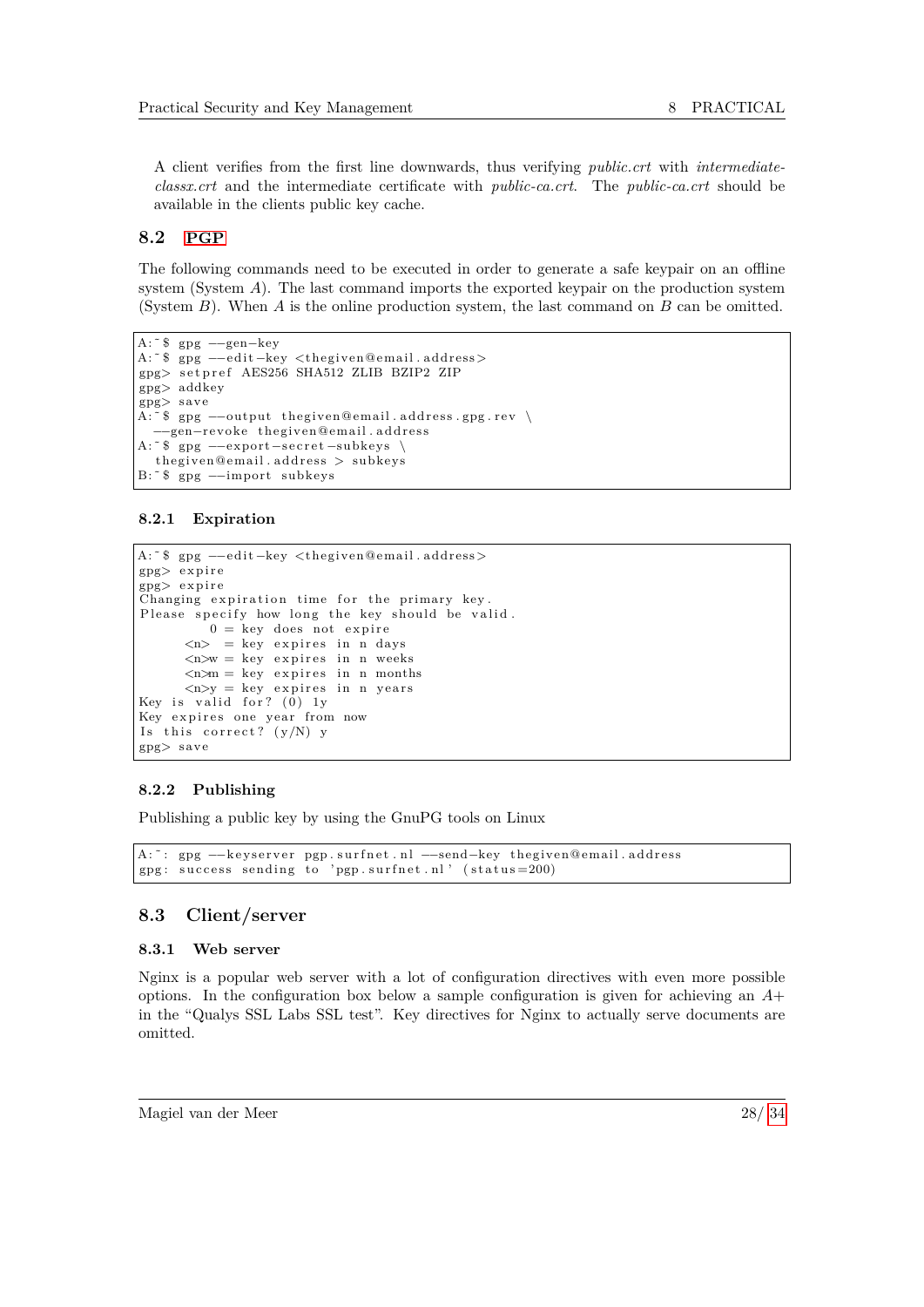To speed up [PFS](#page-6-22) operations within Nginx, a [DH](#page-6-6) precomputed seed file is necessary. The following *openssl* command generates this seed file. Nginx version 1.4.4 and lower relies on OpenSSL for [DH](#page-6-6) input parameters. OpenSSL its [DH](#page-6-6) implementation uses a 1024 bit key for the key exchange. When using a low key length for the key exchange, the 2048 bit public key will offer only a false sense of security. Thus it is important that the key used for the key exchange is of at least the same length as the public key.

| \$ openssl dhparam $-$ rand $-2048$ > dhfile.pem |
|--------------------------------------------------|
|--------------------------------------------------|

[SSL](#page-6-25) stapling is explained in section [6.4.1.](#page-21-3) Section [6.6](#page-21-1) contains an explanation on HTTP Strict Transport Security.

The meaning of the directives is explained in the Nginx [SSL](#page-6-25) documentation at [\[23\]](#page-34-8).

| server {                      |                                                                           |
|-------------------------------|---------------------------------------------------------------------------|
| listen                        | $443$ spdy;                                                               |
| server_name                   | www.example.com;                                                          |
| ssl                           | on;                                                                       |
| ssl_certificate               | bundle.crt;                                                               |
| ssl_certificate_key           | private.key;                                                              |
| ssl_protocols                 | SSLv3 TLSv1 TLSv1.1 TLSv1.2;                                              |
| ssl_dhparam                   | dhfile.pem;                                                               |
| ssl_prefer_server_ciphers on: |                                                                           |
|                               | ssl_ciphers ECDH+AESGCM:ECDH+AES256:ECDH+AES128:DH+3DES:!ADH:!AECDH:!MD5; |
| ssl_ecdh_curve                | $prime192v3$ :                                                            |
| ssl_session_cache             | shared: SSL:20m;                                                          |
| ssl_session_timeout           | $10m$ ;                                                                   |
| ssl_stapling                  | on :                                                                      |
| ssl_stapling_verify           | on :                                                                      |
| resolver                      | $SDNS-IP-1$ $SDNS-IP-2$ $valid=300s$ ;                                    |
| resolver_timeout              | 5s:                                                                       |
| add_header                    | Strict-Transport-Security max-age=63072000;                               |
|                               |                                                                           |

#### <span id="page-29-0"></span>**8.3.2 Mail server**

Postfix is an [MTA](#page-6-39) and is used to send and receive e-mail. The original [SMTP](#page-6-40) specification did not contain any security; e-mail was sent unencrypted and sending and receiving entities were not verified. Later, [SMTP](#page-6-40) was extended with [TLS](#page-6-24). To remain backwards compatible with [SMTP](#page-6-40) hosts not supporting [TLS](#page-6-24), an receiving entity will disclose to the sending entity if it can support [TLS](#page-6-24) or not after the original [SMTP](#page-6-40) session is initiated. This procedure is called StartTLS. The sending entity can now issue a STARTTLS command, authenticate the remote entity and start encrypting the content to be sent.

The relevant configuration for Postfix can be split into three parts; the configuration for receiving e-mail and for sending e-mail and the part that overlaps both. The most important configuration directives are discussed here, more information can be found in the Postfix documentation [\[26\]](#page-34-9).

**Global** contains configuration for ciphers to use when doing StartTLS over SMTP. This part disables [SSL](#page-6-25)v2 support and forces the use of the 'high' encryption ciphers which are specified by *tls high cipherlist*. It is strongly encouraged to not change this setting. The *\* exclude ciphers* disables support for empty cipher suites and suites using Message Digest ([MD](#page-6-43)).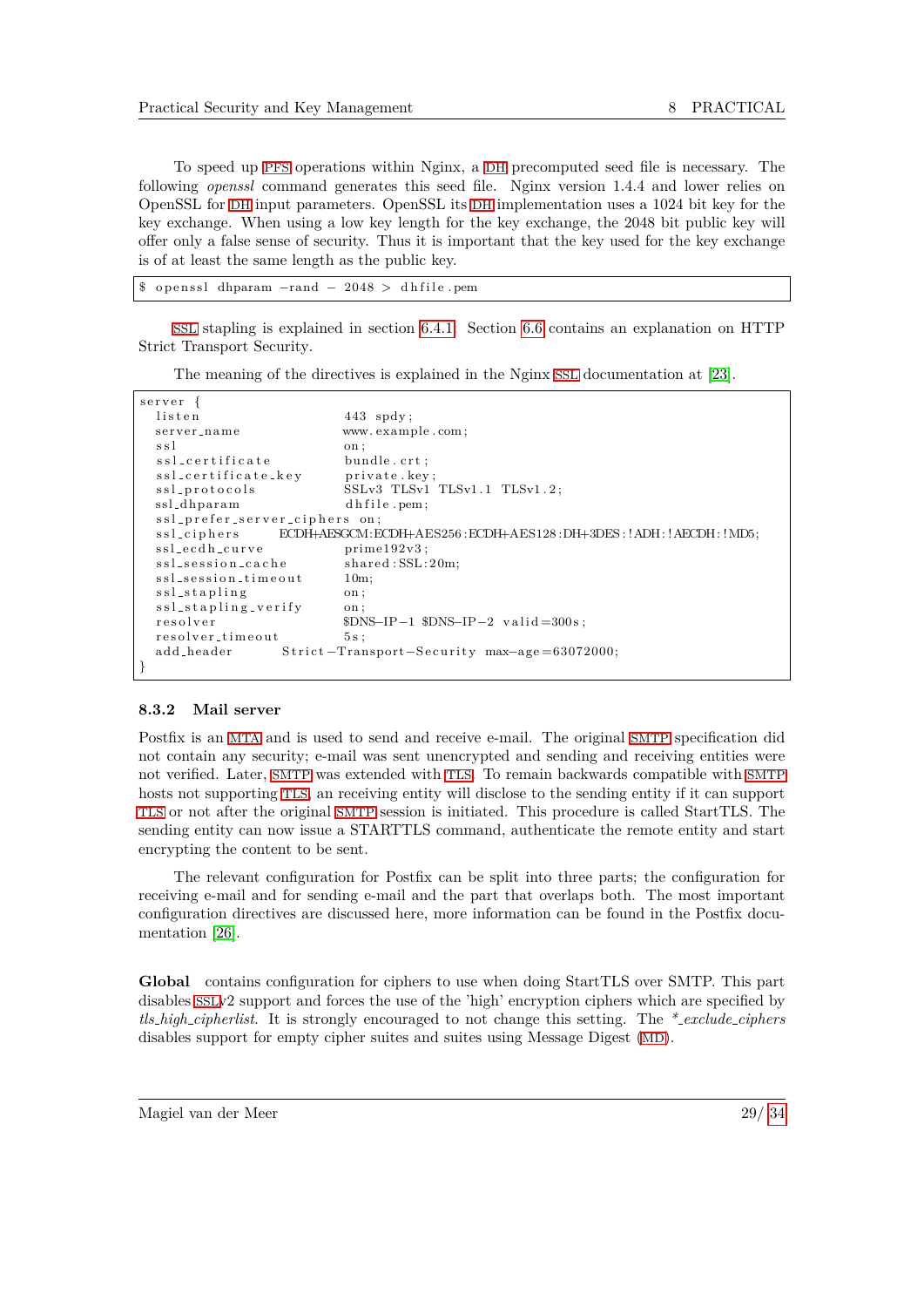| smtpd_tls_mandatory_protocols<br>smtpd_tls_mandatory_ciphers  <br>smtpd_tls_mandatory_exclude_ciphers  <br>smtpd_tls_auth_only_ | $=$ !SSLv2<br>$=$ high<br>$=$ aNULL, MD5<br>$=$ yes |
|---------------------------------------------------------------------------------------------------------------------------------|-----------------------------------------------------|
|                                                                                                                                 |                                                     |
| smtpd_tls_received_header                                                                                                       | $=$ yes                                             |

**Receiving** configuration consists of the [PKI](#page-6-51) infrastructure; the public and private keys are configured here. The *\*security level* directive announces the STARTTLS parameter to sending clients and thus enables StartTLS over [SMTP](#page-6-40) if the client supports this. The *\*ask ccert* directive tells the server to request the client for a certificate to verify the sending entity.

| smtpd_tls_cert_file         | $=$ public.crt                |
|-----------------------------|-------------------------------|
| smtpd_tls_key_file          | $=$ private. key              |
| tls_preempt_cipherlist      | $=$ yes                       |
| smtpd_tls_dh1024_param_file | $=$ dh <sub>-1024</sub> . pem |
| smtpd_tls_dh512_param_file  | $=$ dh <sub>-512</sub> . pem  |
| smtpd_tls_eecdh_grade       | $=$ strong                    |
| smtpd_tls_security_level    | $=$ may                       |
| smtpd_tls_ask_ccert         | $=$ yes                       |

**Sending** e-mail over encrypted connections is opportunistically tried with the configuration below. *dane* [6.4](#page-20-5) is used to verify the identity of the receiving entity. If this fails, the effective configuration is *may* and Postfix only tries to encrypt the content of the session.

| smtp_tls_security_level | $=$ dane   |
|-------------------------|------------|
| smtp_dns_support_level  | $=$ dnssec |
| smtp_host_lookup        | $=$ dns    |

The above combination tries to get the best of both worlds: maximum encryption and remote entity verification but maximum backwards compatibility. Other than with web servers, forcing encryption on [SMTP](#page-6-40) servers will prevent one from sending and receiving mail with a huge part of the Internet [\[27\]](#page-34-10).

#### <span id="page-30-0"></span>**8.3.3 SSH**

The first time one connects to a new Unix or BSD based system the servers fingerprint is added to a local cache file. The fingerprint is a checksum of the public key file used. Every future connection will compare the cached fingerprint with the one presented by the server. This offers security to prevent [MitM](#page-6-7) attacks but can be better. When publishing the fingerprint in the [DNSSec](#page-6-18) tree an additional [OOB](#page-6-34) verification can be performed by the client. For this to work on the server and client modifications to the default [SSH](#page-6-33) configuration are necessary. This guideline assumes public key authentication is already set up correctly. A good tutorial can be found at <https://help.ubuntu.com/community/SSH/OpenSSH/Keys>. One might want to replace [RSA](#page-6-9) with [ECDSA](#page-6-12) and a key length of 256 bit. This guideline only uses [ECDSA](#page-6-12) and disables support for [RSA](#page-6-9) and [DSA](#page-6-10). Note that [ECDSA](#page-6-12) support is only available in OpenSSH server and client since version 5.7. In OpenSSH versions 6.6 and higher one can choose for the Ed25519 curve by Daniel Bernstein. At the time of writing of this document, there is no standard available for publishing [SSHFP](#page-6-56) records in [DNSSec](#page-6-18).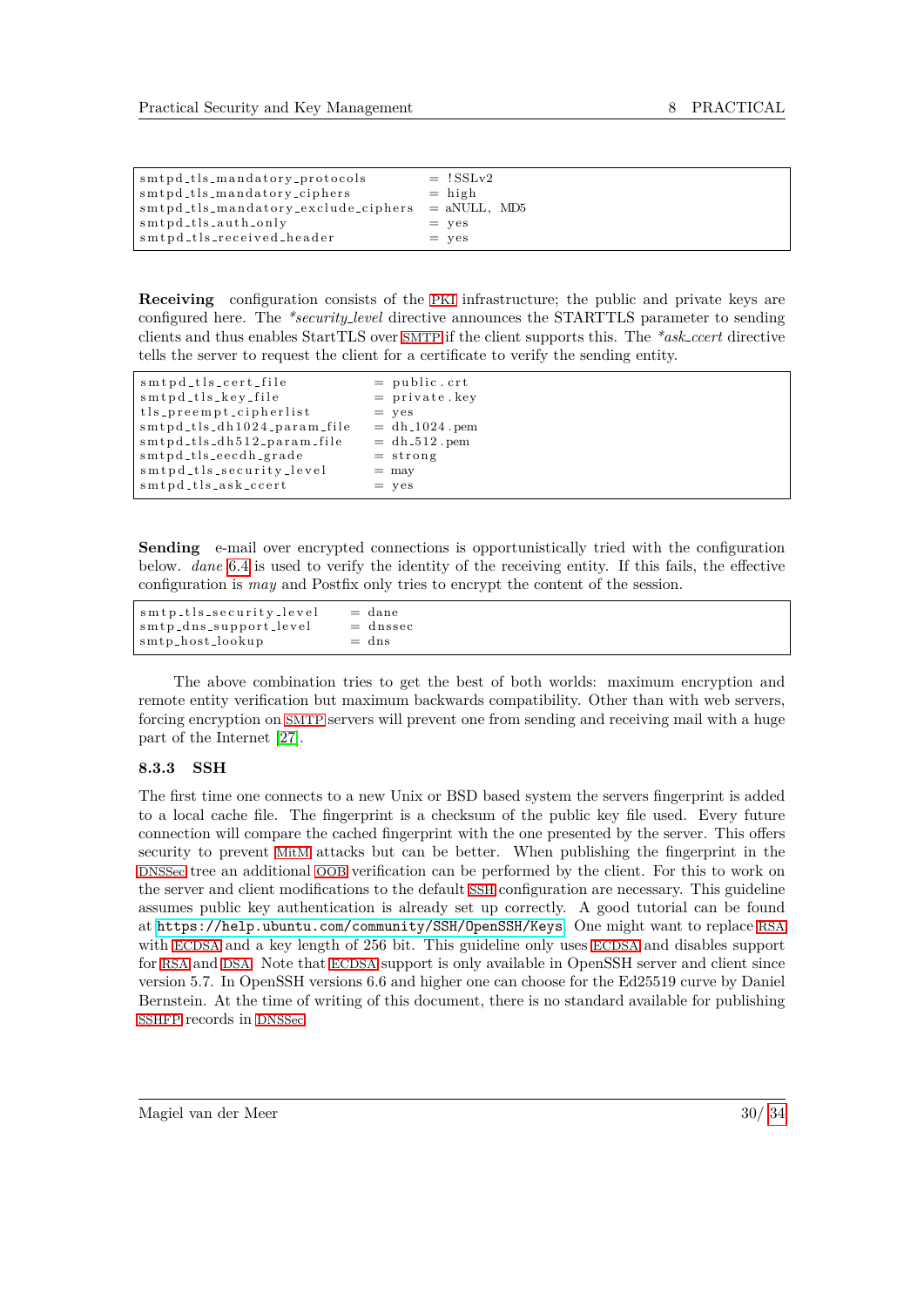Server The [SSH](#page-6-33) server generates the public/private keypair the first time it starts and saves it to "/etc/ssh/ssh host \$algorithm key.pub". The fingerprint of the public key is published to each connecting client so it can be used for verification.

When using the Bind-style [DNS](#page-6-49) zone configuration an example record looks as follows:

| Name<br>server |  | TTL Type Data | $STTL$ SSHFP 3 2 e20f870e7ceab989f055d9a64b15b8a67a1bc7[] |
|----------------|--|---------------|-----------------------------------------------------------|
|----------------|--|---------------|-----------------------------------------------------------|

When connecting to "server.domain.tld", the first column should contain "server" in the "domain.tld" zone. The \$TTL value may be omitted, the zone's default is then used. "IN" is mandatory in Bind-notation. The "3" tells the resolving client the [ECDSA](#page-6-12) protocol is to be used and the "2" indicates the fingerprint's checksum is in [SHA](#page-6-4)256 format. Other possible values are shown below.

| Value<br>Algorithm name                              | Value | Hashing algorithm          |
|------------------------------------------------------|-------|----------------------------|
| Reserved<br><b>RSA</b><br><b>DSS</b><br><b>ECDSA</b> |       | Reserved<br>SHA1<br>SHA256 |

The following command prints the [SHA](#page-6-4)256 checksum of the generated [ECDSA](#page-6-12) public key.

```
awk '{ print $2}' / etc/ssh/ssh_host_ecdsa_key.pub | \
  openssl base64 -A | \lambdaopenssl sha256 | \
  awk \{ \text{print } \$2 \}
```
The configuration of the domain zone should look like this where \$HASH is the output of the command above:

```
$ cat zone-domain. tld | grep SSHFP
; SSHFP Records
server SSHFP 3 2 $HASH
```
Now restart the [SSH](#page-6-33) server. To disable [RSA](#page-6-9) and [DSA](#page-6-10) support, remove the [RSA](#page-6-9) and [DSA](#page-6-10) lines starting with "HostKey" from "/etc/ssh/sshd config". After disabling [RSA](#page-6-9) and [DSA](#page-6-10) the [SSH](#page-6-33) server should be restarted again.

```
cat / etc / s sh / ss hd\_config | grep HostKey
# HostKeys for protocol version 2
#HostKey /etc/ssh/ssh_host_rsa_key
#HostKey /etc/ssh/ssh_host_dsa_key
HostKey / etc/ssh/ssh_host_ecdsa_key
#HostKey / etc/ssh/ssh_host_ed25519_key
```
**Client** When published in [DNS](#page-6-49) the client should be able to resolve a [SSHFP](#page-6-56) record on the [FQDN](#page-6-69) of the server

```
$ dig +short sshfp server.domain.tld
3 2 E20F870E7CEAB989F055D9A64B15B8A67A183A1ECFBBC7ECBB34B3F0 712BC47B
```
Magiel van der Meer 31/ [34](#page-34-0)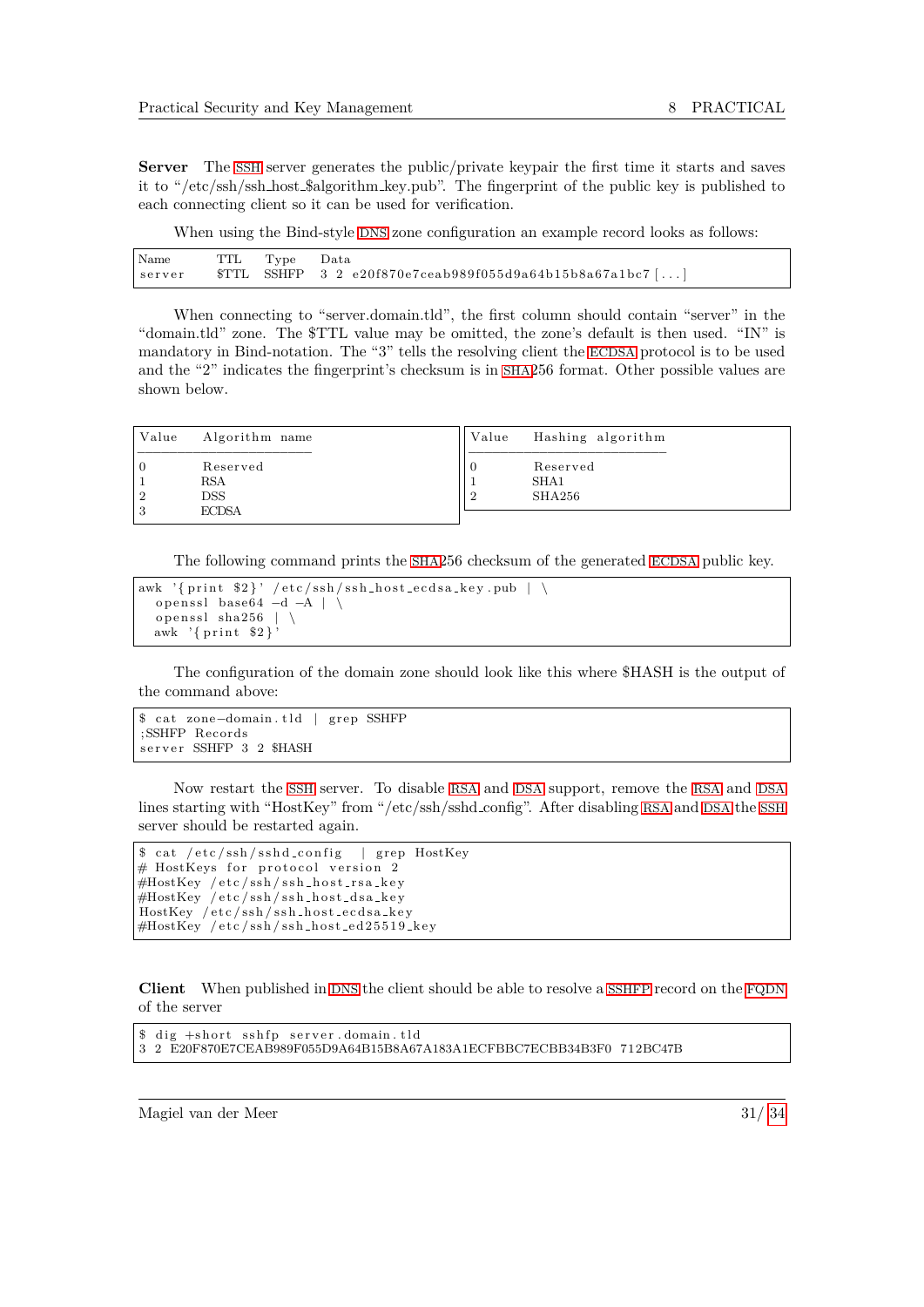To tell the client to look for [SSHFP](#page-6-56) records in [DNSSec](#page-6-18) add the "-o VerifyHostKeyDNS=yes" to the "ssh" command on connecting or add the following lines to " /.ssh/config" and replace the appropriate information:

<span id="page-32-0"></span> $s$  cat  $\tilde{\ }$  /.ssh/config Host server HostName server.domain.tld Port 22 User user IdentityFile /home/user/.ssh/user−server.domain.tld VerifyHostKeyDNS ye s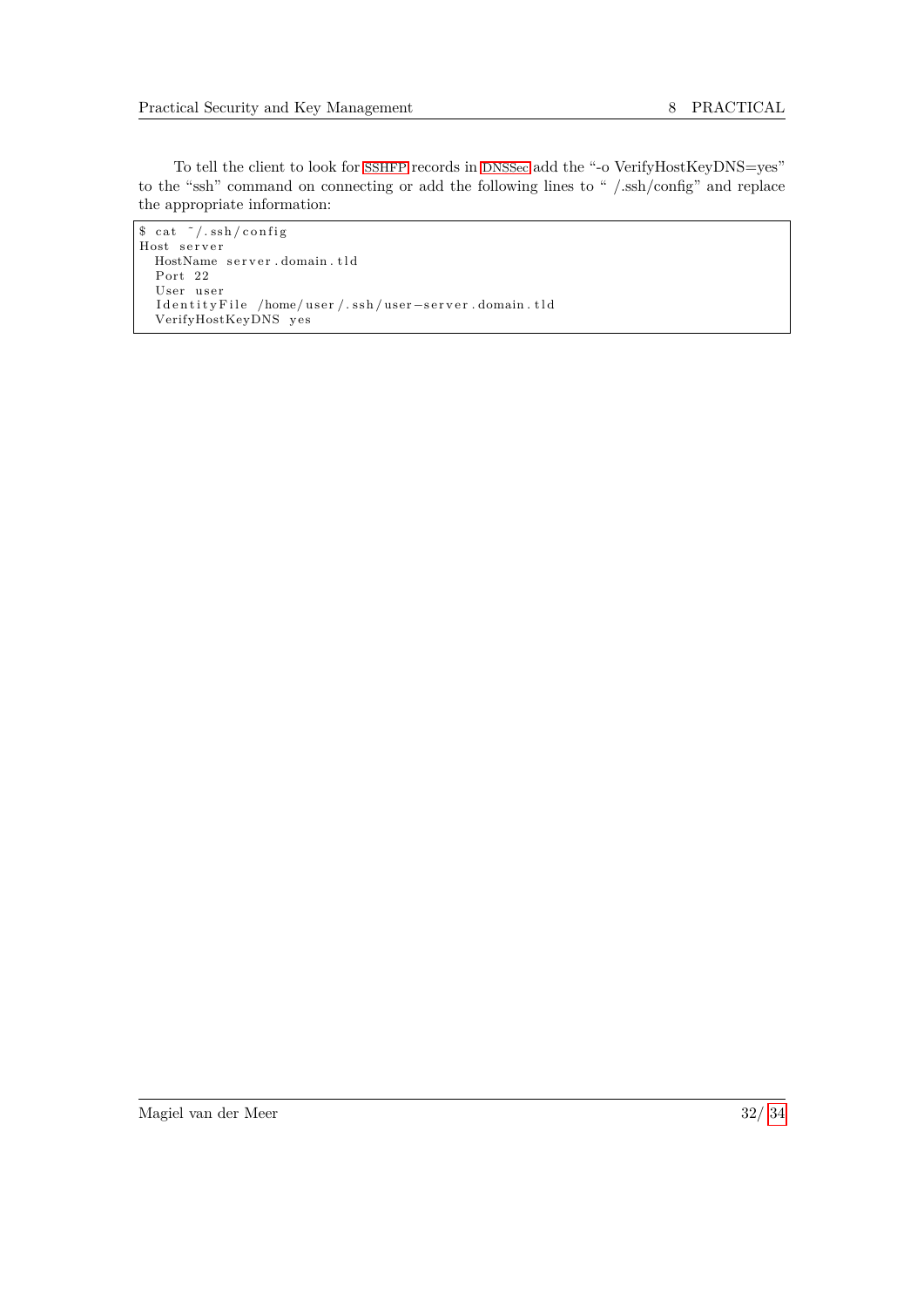## **References**

- <span id="page-33-17"></span>[1] G. Huston G. Michaelson S. Kent APNIC BBN, Feb, 2012. [http://www.rfc-base.org/](http://www.rfc-base.org/txt/rfc-6489.txt) [txt/rfc-6489.txt](http://www.rfc-base.org/txt/rfc-6489.txt).
- <span id="page-33-20"></span>[2] Daniel J. Bernstein, Dec, 2013. <http://nacl.cr.yp.to/>.
- <span id="page-33-15"></span>[3] Chris Boot, June, 2014. [http://www.bootc.net/archives/2013/06/07/](http://www.bootc.net/archives/2013/06/07/generating-a-new-gnupg-key/) [generating-a-new-gnupg-key/](http://www.bootc.net/archives/2013/06/07/generating-a-new-gnupg-key/).
- <span id="page-33-8"></span>[4] Boum, June, 2014. <https://tails.boum.org/>.
- <span id="page-33-13"></span>[5] Alex Cabal, June, 2014. [https://alexcabal.com/](https://alexcabal.com/creating-the-perfect-gpg-keypair/) [creating-the-perfect-gpg-keypair/](https://alexcabal.com/creating-the-perfect-gpg-keypair/).
- <span id="page-33-1"></span>[6] Joan Daemen and Vincent Rijmen. *The design of Rijndael: AES — the Advanced Encryption Standard*. Springer-Verlag, 2002. ISBN 3-540-42580-2.
- <span id="page-33-10"></span>[7] Wei Dai, Mar, 2009. <http://www.cryptopp.com/benchmarks.html>.
- <span id="page-33-16"></span>[8] Sara Dickinson and Roland van Rijswijk, 2012. [https://wiki.opendnssec.org/display/](https://wiki.opendnssec.org/display/DOCREF/HSM+Buyers%27+Guide) [DOCREF/HSM+Buyers%27+Guide](https://wiki.opendnssec.org/display/DOCREF/HSM+Buyers%27+Guide).
- <span id="page-33-2"></span>[9] Whitfield Diffie and Martin E. Hellman. New directions in cryptography. *IEEE Transactions on Information Theory*, 22(6):644–654, November 1976.
- <span id="page-33-18"></span>[10] Patrick Feisthammel, Oct, 2004. <http://www.rubin.ch/pgp/weboftrust.en.html>.
- <span id="page-33-9"></span>[11] Gemalto, June, 2014. [http://www.gemalto.com/products/usb\\_shell\\_token\\_v2/](http://www.gemalto.com/products/usb_shell_token_v2/).
- <span id="page-33-0"></span>[12] James Orlin Grabbe. The des algorithm illustrated. *Laissez Faire City Times*, 2(28).
- <span id="page-33-19"></span>[13] Matthew Green, Mar, 2013. [http://blog.cryptographyengineering.com/2013/03/](http://blog.cryptographyengineering.com/2013/03/attack-of-week-rc4-is-kind-of-broken-in.html) [attack-of-week-rc4-is-kind-of-broken-in.html](http://blog.cryptographyengineering.com/2013/03/attack-of-week-rc4-is-kind-of-broken-in.html).
- <span id="page-33-5"></span>[14] ThomasC. Hales. The nsa back door to nist. *Notices of the AMS*, 61(2).
- <span id="page-33-6"></span>[15] IETF, June, 2014. <https://trac.tools.ietf.org/misc/outcomes/wiki/IetfSecurity>.
- <span id="page-33-14"></span>[16] Simon Kainz, June, 2014. <https://wiki.debian.org/Subkeys>.
- <span id="page-33-12"></span>[17] Keylength, June, 2014. <http://www.keylength.com/en>.
- <span id="page-33-3"></span>[18] Neal Koblitz. Elliptic curve cryptosystems. *Mathematics of Computation*, 48(177):203–209, January 1987. ISSN 0025-5718.
- <span id="page-33-11"></span>[19] Arjen K. Lenstra and Eric R. Verheul. Selecting cryptographic key sizes. *Journal of Cryptology*, 14:255–293, 1999.
- <span id="page-33-7"></span>[20] Hugo Krawczyk Mario Di Raimondo, Rosario Gennaro. Secure off-the-record messaging. 2005. [http://www.dmi.unict.it/diraimondo/web/wp-content/uploads/papers/](http://www.dmi.unict.it/diraimondo/web/wp-content/uploads/papers/otr.pdf) [otr.pdf](http://www.dmi.unict.it/diraimondo/web/wp-content/uploads/papers/otr.pdf).
- <span id="page-33-4"></span>[21] VictorS. Miller. Use of elliptic curves in cryptography. In HughC. Williams, editor, *Advances in Cryptology — CRYPTO '85 Proceedings*, volume 218 of *Lecture Notes in Computer Science*, pages 417–426. Springer Berlin Heidelberg, 1986. ISBN 978-3-540-16463-0. doi: 10.1007/3-540-39799-X 31. URL [http://dx.doi.org/10.1007/3-540-39799-X\\_31](http://dx.doi.org/10.1007/3-540-39799-X_31).